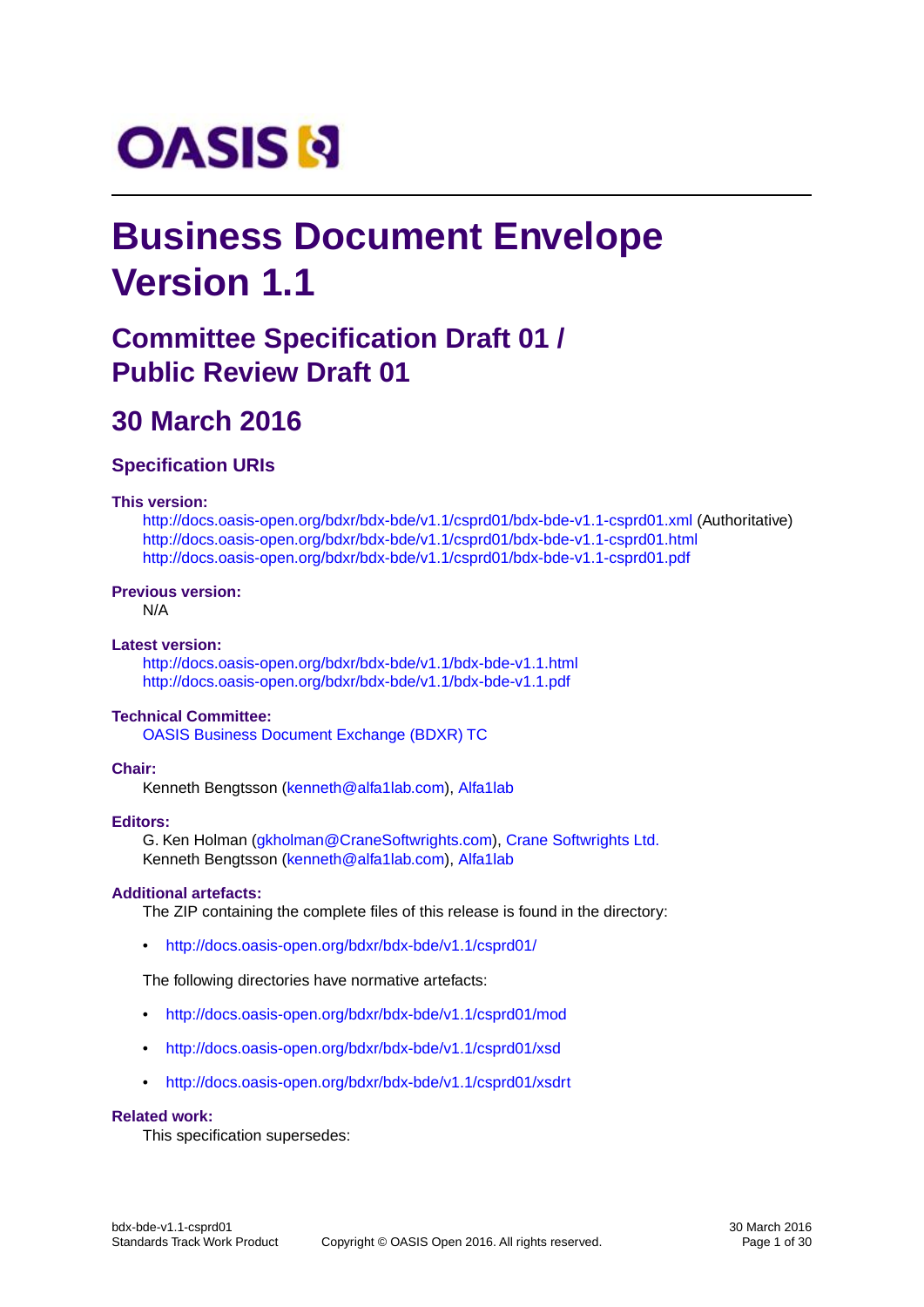*Business Document Envelope Version 1.0* Edited by G. Ken Holman and Kenneth Bengtsson. 02 August 2015. OASIS Committee Specification 01. Latest version: [http://docs.oasis-open.org/bdxr/bdx](http://docs.oasis-open.org/bdxr/bdx-bde/v1.0/bdx-bde-v1.0.html)[bde/v1.0/bdx-bde-v1.0.html](http://docs.oasis-open.org/bdxr/bdx-bde/v1.0/bdx-bde-v1.0.html).

#### **Declared XML Namespaces:**

<http://docs.oasis-open.org/bdxr/ns/bde/1.0/Envelope> <http://docs.oasis-open.org/bdxr/ns/bde/1.0/AggregateComponents> <http://docs.oasis-open.org/bdxr/ns/bde/1.0/BasicComponents> <http://docs.oasis-open.org/bdxr/ns/bde/1.0/ExtensionComponents> <http://docs.oasis-open.org/bdxr/ns/bde/1.0/QualifiedDataTypes> <http://docs.oasis-open.org/bdxr/ns/bde/1.0/UnqualifiedDataTypes>

#### **Abstract:**

This specification defines a business-oriented artefact enveloping a payload of one or more business documents or other artefacts with supplemental semantic information about the collection of payloads as a whole. This is distinct from any transport-layer infrastructure envelope that may be required to propagate documents from one system to another. A business document envelope describes contextual information important to the sender and receiver about the payloads, without having to modify the payloads in any fashion.

#### **Status:**

This document was last revised or approved by the OASIS Business Document Exchange (BDXR) TC on the above date.The level of approval is also listed above. Check the "Latest version" location noted above for possible later revisions of this document. Any other numbered Versions and other technical work produced by the Technical Committee (TC) are listed at [https://www.oasis](https://www.oasis-open.org/committees/tc_home.php?wg_abbrev=bdxr#technical)[open.org/committees/tc\\_home.php?wg\\_abbrev=bdxr#technical](https://www.oasis-open.org/committees/tc_home.php?wg_abbrev=bdxr#technical).

TC members should send comments on this specification to the TC's email list. Others should send comments to the TC's public comment list, after subscribing to it by following the instructions at the ["Send A Comment](https://www.oasis-open.org/committees/comments/index.php?wg_abbrev=bdxr)" button on the TC's web page at<https://www.oasis-open.org/committees/bdxr/>.

For information on whether any patents have been disclosed that may be essential to implementing this specification, and any offers of patent licensing terms, please refer to the Intellectual Property Rights section of the Technical Committee web page at [https://www.oasis-open.org/commit](https://www.oasis-open.org/committees/bdxr/ipr.php)[tees/bdxr/ipr.php.](https://www.oasis-open.org/committees/bdxr/ipr.php)

#### **Citation format:**

When referencing this specification the following citation format should be used:

[**BDX-BDE-V1.1**] *Business Document Envelope Version 1.1.* Edited by G. Ken Holman and Kenneth Bengtsson. 30 March 2016. OASIS Committee Specification Draft 01 / Public Review Draft 01. [http://docs.oasis-open.org/bdxr/bdx-bde/v1.1/csprd01/bdx-bde-v1.1-csprd01.html.](http://docs.oasis-open.org/bdxr/bdx-bde/v1.1/csprd01/bdx-bde-v1.1-csprd01.html) Latest version: [http://docs.oasis-open.org/bdxr/bdx-bde/v1.1/bdx-bde-v1.1.html.](http://docs.oasis-open.org/bdxr/bdx-bde/v1.1/bdx-bde-v1.1.html)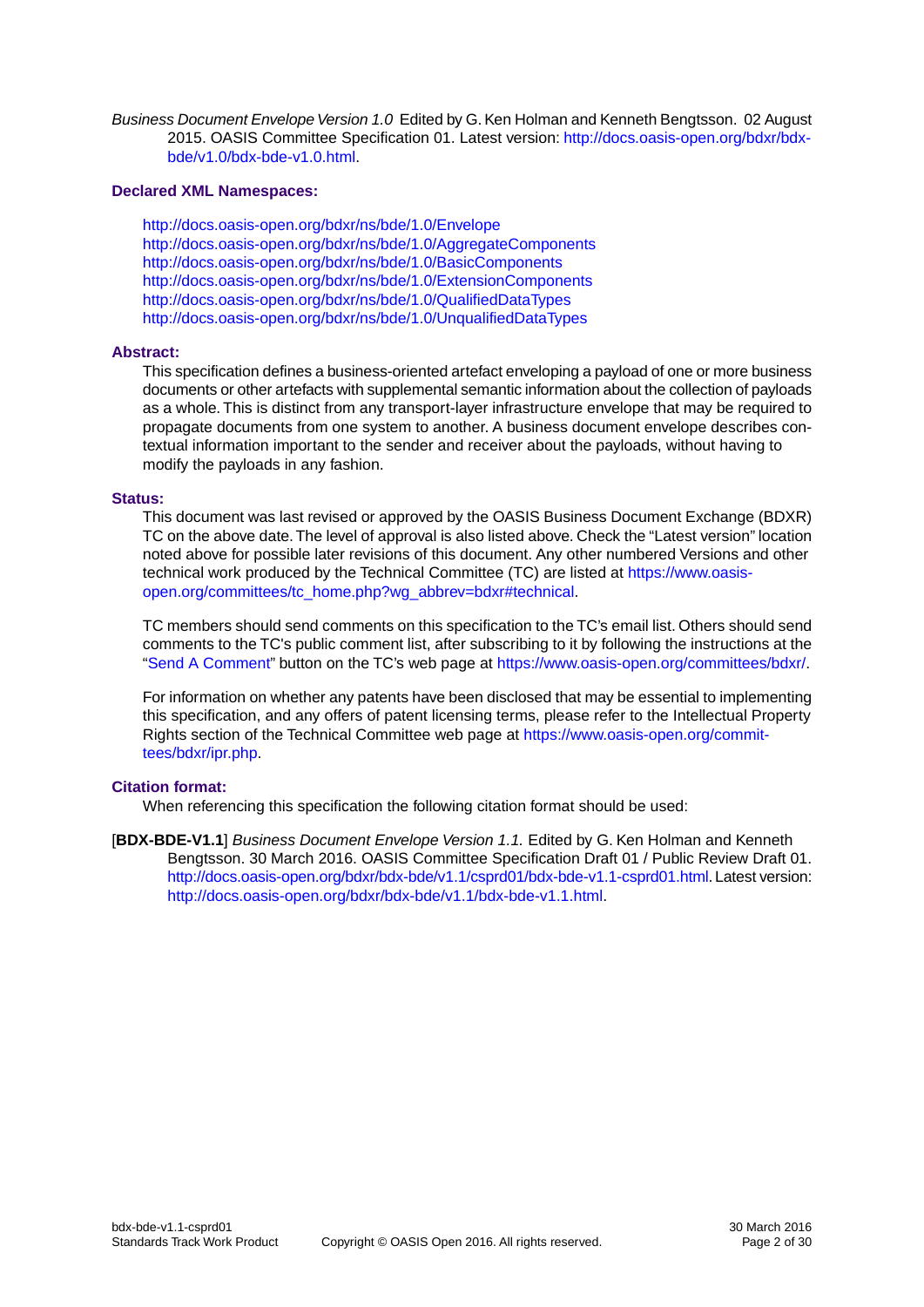## **Notices**

Copyright © OASIS Open 2016. All Rights Reserved.

All capitalized terms in the following text have the meanings assigned to them in the OASIS Intellectual Property Rights Policy (the "OASIS IPR Policy"). The full [Policy](https://www.oasis-open.org/policies-guidelines/ipr) may be found at the OASIS website.

This document and translations of it may be copied and furnished to others, and derivative works that comment on or otherwise explain it or assist in its implementation may be prepared, copied, published, and distributed, in whole or in part, without restriction of any kind, provided that the above copyright notice and this section are included on all such copies and derivative works. However, this document itself may not be modified in any way, including by removing the copyright notice or references to OASIS, except as needed for the purpose of developing any document or deliverable produced by an OASIS Technical Committee (in which case the rules applicable to copyrights, as set forth in the OASIS IPR Policy, must be followed) or as required to translate it into languages other than English.

The limited permissions granted above are perpetual and will not be revoked by OASIS or its successors or assigns.

This document and the information contained herein is provided on an "AS IS" basis and OASIS DIS-CLAIMS ALL WARRANTIES, EXPRESS OR IMPLIED, INCLUDING BUT NOT LIMITED TO ANY WARRANTY THAT THE USE OF THE INFORMATION HEREIN WILL NOT INFRINGE ANY OWNERSHIP RIGHTS AND ANY IMPLIED WARRANTIES OF MERCHANTABILITY OR FITNESS FOR A PARTICULAR PURPOSE.

OASIS requests that any OASIS Party or any other party that believes it has patent claims that would necessarily be infringed by implementations of this OASIS Committee Specification or OASIS Standard notify OASIS TC Administrator and provide an indication of its willingness to grant patent licenses to such patent claims in a manner consistent with the IPR Mode of the OASIS Technical Committee that produced this specification.

OASIS invites any party to contact the OASIS TC Administrator if it is aware of a claim of ownership of any patent claims that would necessarily be infringed by implementations of this specification by a patent holder that is not willing to provide a license to such patent claims in a manner consistent with the IPR Mode of the OASIS Technical Committee that produced this specification. OASIS may include such claims on its website, but disclaims any obligation to do so.

OASIS takes no position regarding the validity or scope of any intellectual property or other rights that might be claimed to pertain to the implementation or use of the technology described in this document or the extent to which any license under such rights might or might not be available; neither does it represent that it has made any effort to identify any such rights. Information on OASIS' procedures with respect to rights in any document or deliverable produced by an OASIS Technical Committee can be found on the OASIS website. Copies of claims of rights made available for publication and any assurances of licenses to be made available, or the result of an attempt made to obtain a general license or permission for the use of such proprietary rights by implementers or users of this OASIS Committee Specification or OASIS Standard, can be obtained from the OASIS TC Administrator. OASIS makes no representation that any information or list of intellectual property rights will at any time be complete, or that any claims in such list are, in fact, Essential Claims.

The name "OASIS" is a trademark of [OASIS,](https://www.oasis-open.org) the owner and developer of this specification, and should be used only to refer to the organization and its official outputs. OASIS welcomes reference to, and implementation and use of, specifications, while reserving the right to enforce its marks against misleading uses. Please see<https://www.oasis-open.org/policies-guidelines/trademark.php>for guidance.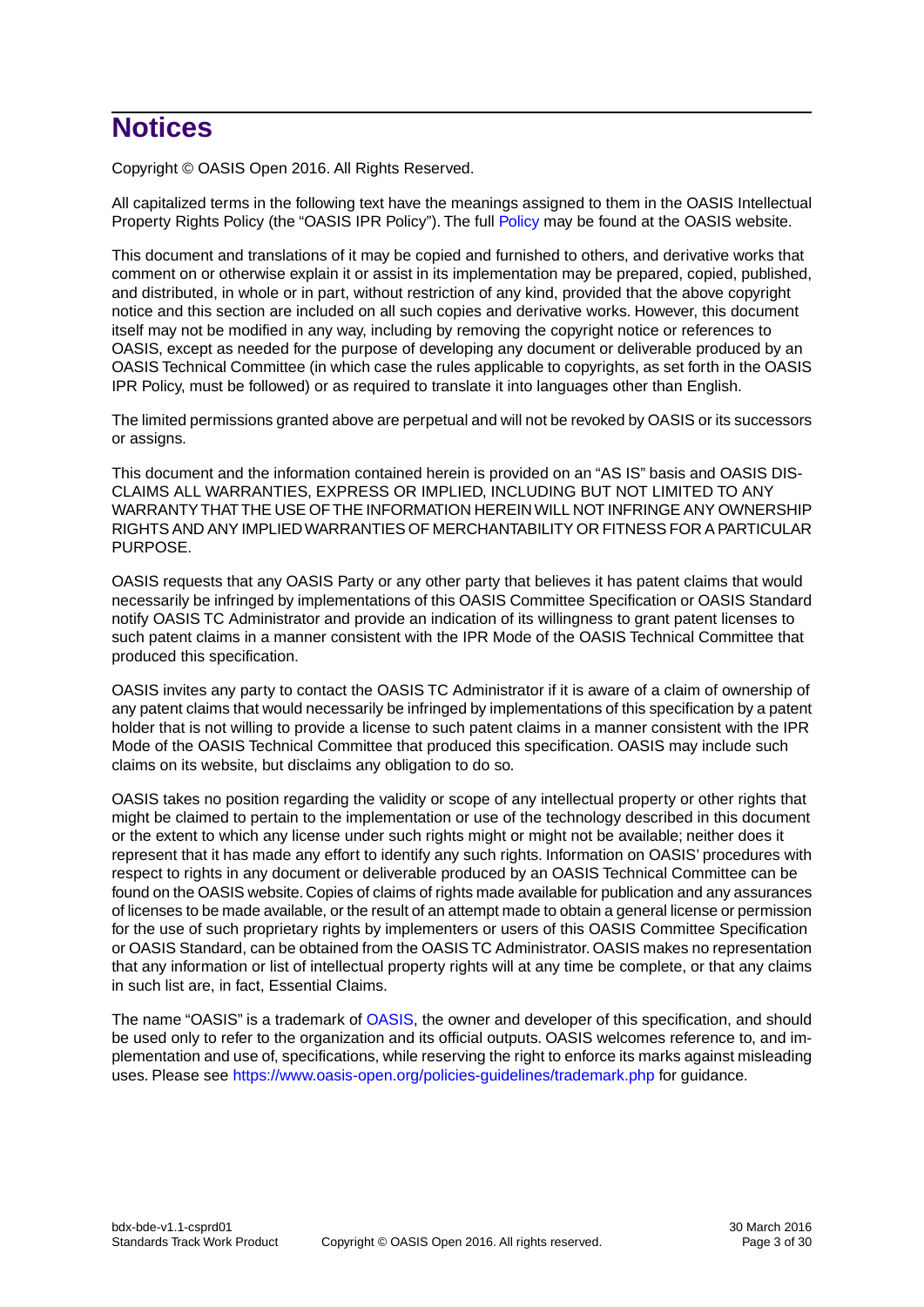## **Table of Contents**

### **Appendixes**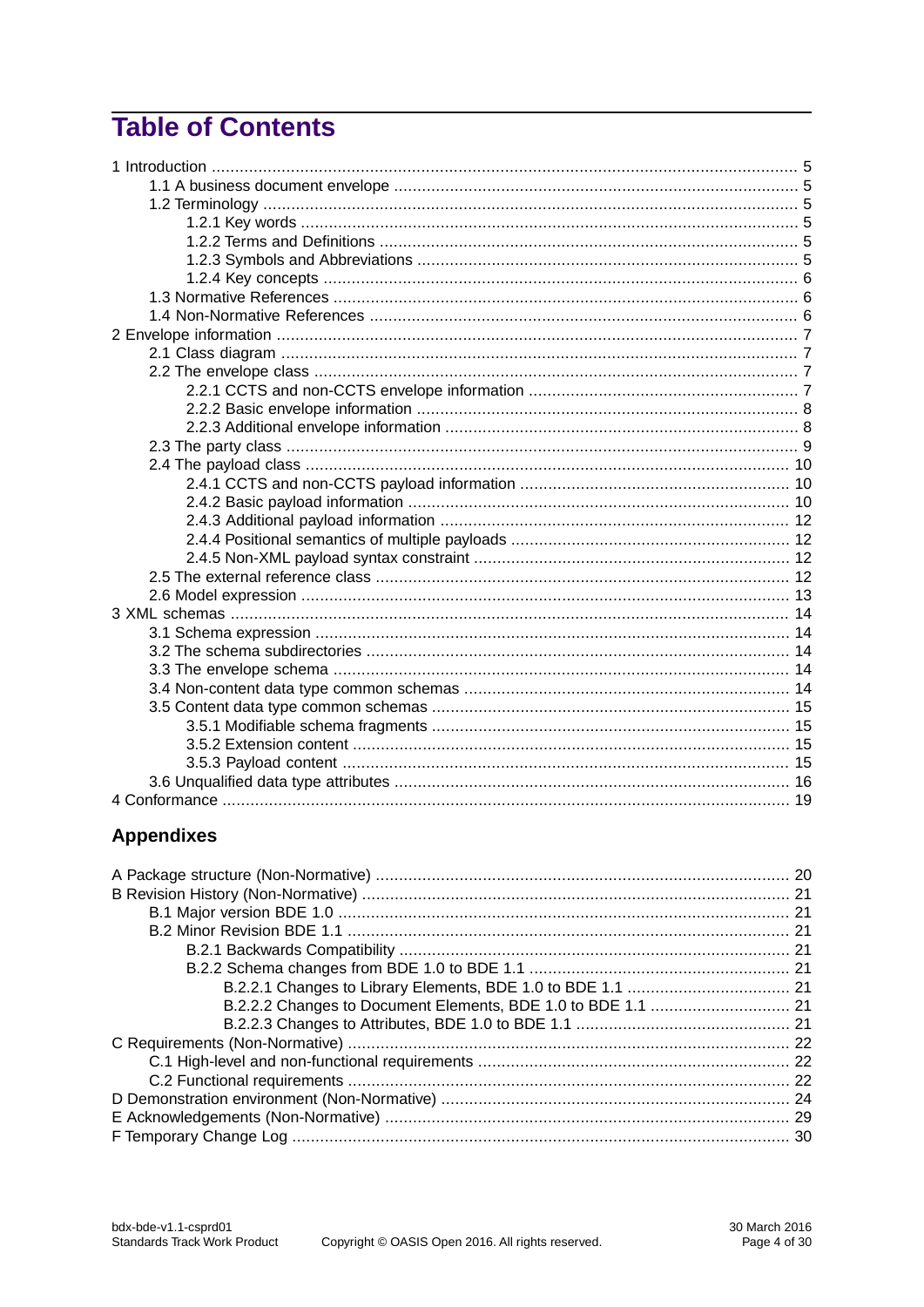## <span id="page-4-1"></span><span id="page-4-0"></span>**1 Introduction**

## **1.1 A business document envelope**

The metaphor of a paper envelope in which one places business documents for transport or management is apt to describe the role of a business document envelope in relationship to its payloads. Concepts of routing, authentication, non-repudiation and concealment all apply in both the metaphor and the electronic equivalent.

The OASIS Business Document Envelope specifies an XML vocabulary [**[XML](#page-5-3)**] expressing in machineprocessable syntax the semantics of enveloping a payload of content with information about that content.

This specification details example candidate scenarios in which a payload envelope plays a role, and the use cases identified in such scenarios.

This specification enumerates the information components of the payload envelope and formally describes the semantics of each component.

This specification mandates a suite of XML schemas [**[XSD1](#page-5-4)**][**[XSD2](#page-5-5)**] and additional limitations describing the document constraints against which a conforming instance MUST validate without error.

#### <span id="page-4-2"></span>**Normative markings**

All clauses not marked as "non-normative" and also not a subclause of a clause marked as "non-normative" are to be considered normative. All notes and examples are non-normative.

## <span id="page-4-3"></span>**1.2 Terminology**

### <span id="page-4-4"></span>**1.2.1 Key words**

The key words MUST, MUST NOT, REQUIRED, SHALL, SHALL NOT, OPTIONAL in this document are to be interpreted as described in [**[RFC 2119](#page-5-6)**].

#### **1.2.2 Terms and Definitions**

schema

An expression of constraints placed on XML content.

<span id="page-4-5"></span>structural schema

An expression of structural constraints placed on XML elements, attributes and textual content.

value constraints

An expression of constraints placed on the values of attributes and textual content.

### **1.2.3 Symbols and Abbreviations**

#### DTQ

Data type qualifications

RFC

Request for comment

XSD

XML Schema Definition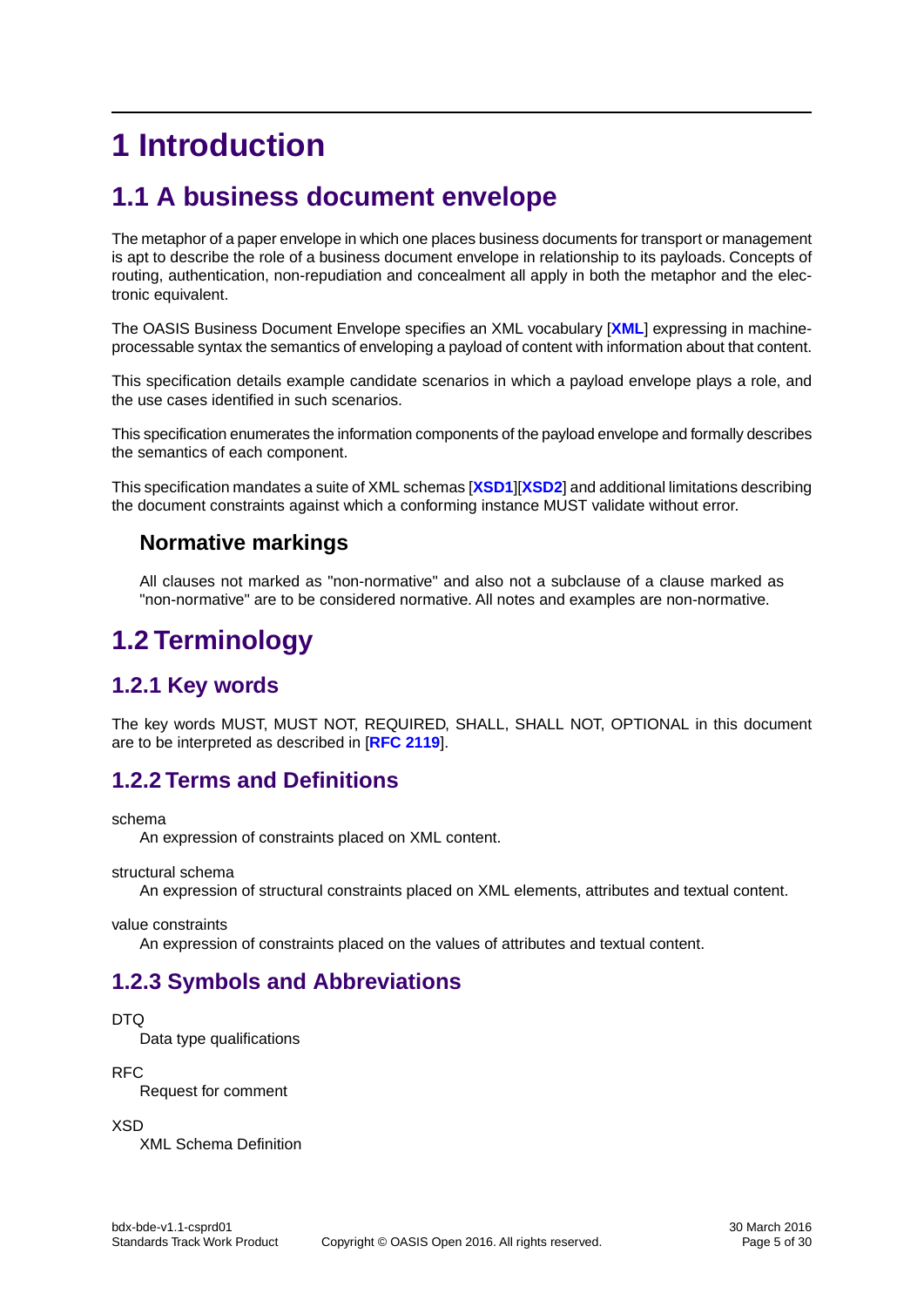XSLT

Extensible Stylesheet Language Transformations

### <span id="page-5-0"></span>**1.2.4 Key concepts**

validation

The act of testing an XML document against a set of structural constraints (as expressed in a schema) or value constrains (as expressed in an arbitrary XML processing language, for example, XSLT).

## <span id="page-5-9"></span><span id="page-5-1"></span>**1.3 Normative References**

- <span id="page-5-8"></span>[**CCTS 2.01**] *UN/CEFACT Core Components Technical Specification, Version 2.01*15 November 2003 *[http://www.unece.org/fileadmin/DAM/cefact/codesfortrade/CCTS/CCTS\\_V2-01\\_Final.pdf](http://www.unece.org/fileadmin/DAM/cefact/codesfortrade/CCTS/CCTS_V2-01_Final.pdf)*
- <span id="page-5-6"></span>[**genericode**] *Code List Representation (Genericode) Version 1.0.* Edited by Anthony B. Coates. 28 December 2007. Committee Specification 01. <http://docs.oasis-open.org/codelist/genericode/>. Latest version: [http://docs.oasis-open.org/codelist/genericode/doc/oasis-code-list-representation](http://docs.oasis-open.org/codelist/genericode/doc/oasis-code-list-representation-genericode.html)[genericode.html](http://docs.oasis-open.org/codelist/genericode/doc/oasis-code-list-representation-genericode.html).
- <span id="page-5-3"></span>[**RFC 2119**] S. Bradner, , *Key words for use in RFCs to Indicate Requirement Levels*, BCP 14, RFC 2119, March 1997, *<[http://www.rfc-editor.org/info/rfc2119>](http://www.rfc-editor.org/info/rfc2119)*.
- <span id="page-5-4"></span>[**XML**] *Extensible Markup Language (XML) 1.0 (Fifth Edition)*, T. Bray, J. Paoli, C. M. Sperberg-McQueen, E. Maler, F. Yergeau, Editors, W3C Recommendation, 26 November 2008, *ht-tp://www.w3.org/TR/2008/REC-xml-20081126*/ Latest version available at *[ht](http://www.w3.org/TR/2008/REC-xml-20081126/)[tp://www.w3.org/TR/2008/REC-xml-20081126/](http://www.w3.org/TR/2008/REC-xml-20081126/)*. Latest version available at *[ht](http://www.w3.org/TR/xml)[tp://www.w3.org/TR/xml](http://www.w3.org/TR/xml)*.
- <span id="page-5-5"></span>[**XSD1**] *XML Schema Part 1: Structures Second Edition*, H. S. Thompson, D. Beech, M. Maloney, N. Mendelsohn, Editors, W3C Recommendation, 28 October 2004, *[http://www.w3.org/TR/2004/REC](http://www.w3.org/TR/2004/REC-xmlschema-1-20041028/)[xmlschema-1-20041028/](http://www.w3.org/TR/2004/REC-xmlschema-1-20041028/)*. Latest version available at *<http://www.w3.org/TR/xmlschema-1>*.
- <span id="page-5-2"></span>[**XSD2**] *XML Schema Part 2: Datatypes Second Edition*, P. V. Biron, A. Malhotra, Editors, W3C Recommendation, 28 October 2004, *<http://www.w3.org/TR/2004/REC-xmlschema-2-20041028/>*. Latest version available at *<http://www.w3.org/TR/xmlschema-2>*.

## <span id="page-5-7"></span>**1.4 Non-Normative References**

[**xmldsig**] *XML-Signature Syntax and Processing Version 1.1*, D. E. Eastlake, J. Reagle, D. Solo, F. Hirsch, M. Nyström, T. Roessler, K. Yiu, Editors, W3C Recommendation, 11 April 2013, *[ht](http://www.w3.org/TR/2013/REC-xmldsig-core1-20130411/)[tp://www.w3.org/TR/2013/REC-xmldsig-core1-20130411/](http://www.w3.org/TR/2013/REC-xmldsig-core1-20130411/)*. Latest version available at *[ht](http://www.w3.org/TR/xmldsig-core1)[tp://www.w3.org/TR/xmldsig-core1](http://www.w3.org/TR/xmldsig-core1)*.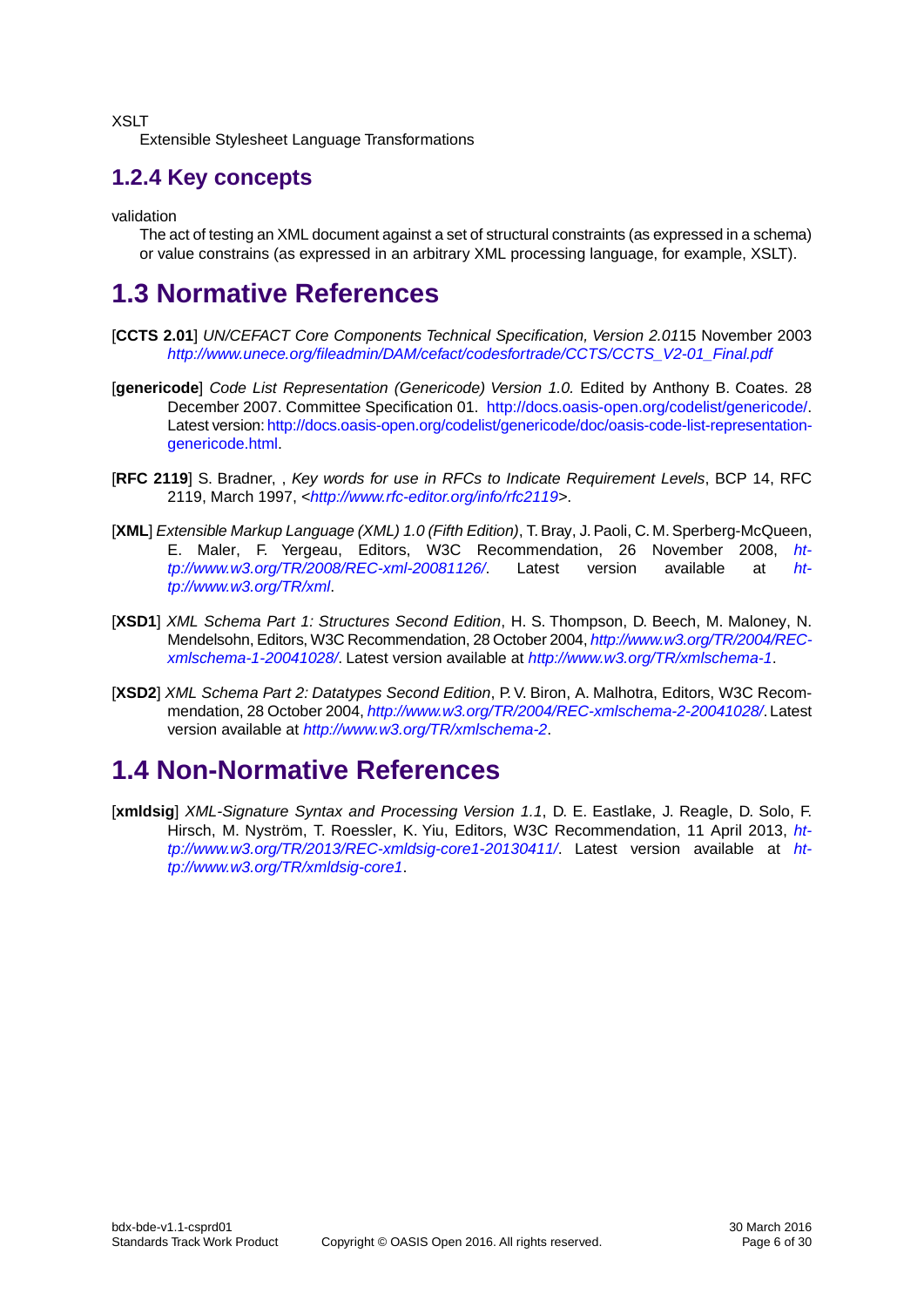## <span id="page-6-1"></span><span id="page-6-0"></span>**2 Envelope information**

## **2.1 Class diagram**

The CCTS-modeled classes of information in the envelope model, and the relationships between them and the additional schema fragments that satisfy non-CCTS-modeled content are depicted in [Figure 1,](#page-6-4) ["Information classes".](#page-6-4)

<span id="page-6-4"></span>



#### <span id="page-6-2"></span>**Note**

<span id="page-6-3"></span>The requirements upon which the envelope semantics were chosen are listed in [Appendix C,](#page-21-0) *[Requirements \(Non-Normative\)](#page-21-0)*

## **2.2 The envelope class**

### **2.2.1 CCTS and non-CCTS envelope information**

The information described in an envelope is documented in two parts.

The basic information related to the envelope is modeled as CCTS classes.

Additional information related to the envelope is not modeled as CCTS classes.This includes extension and signature information. Such information is realized in the schema expressions as additional document constraints.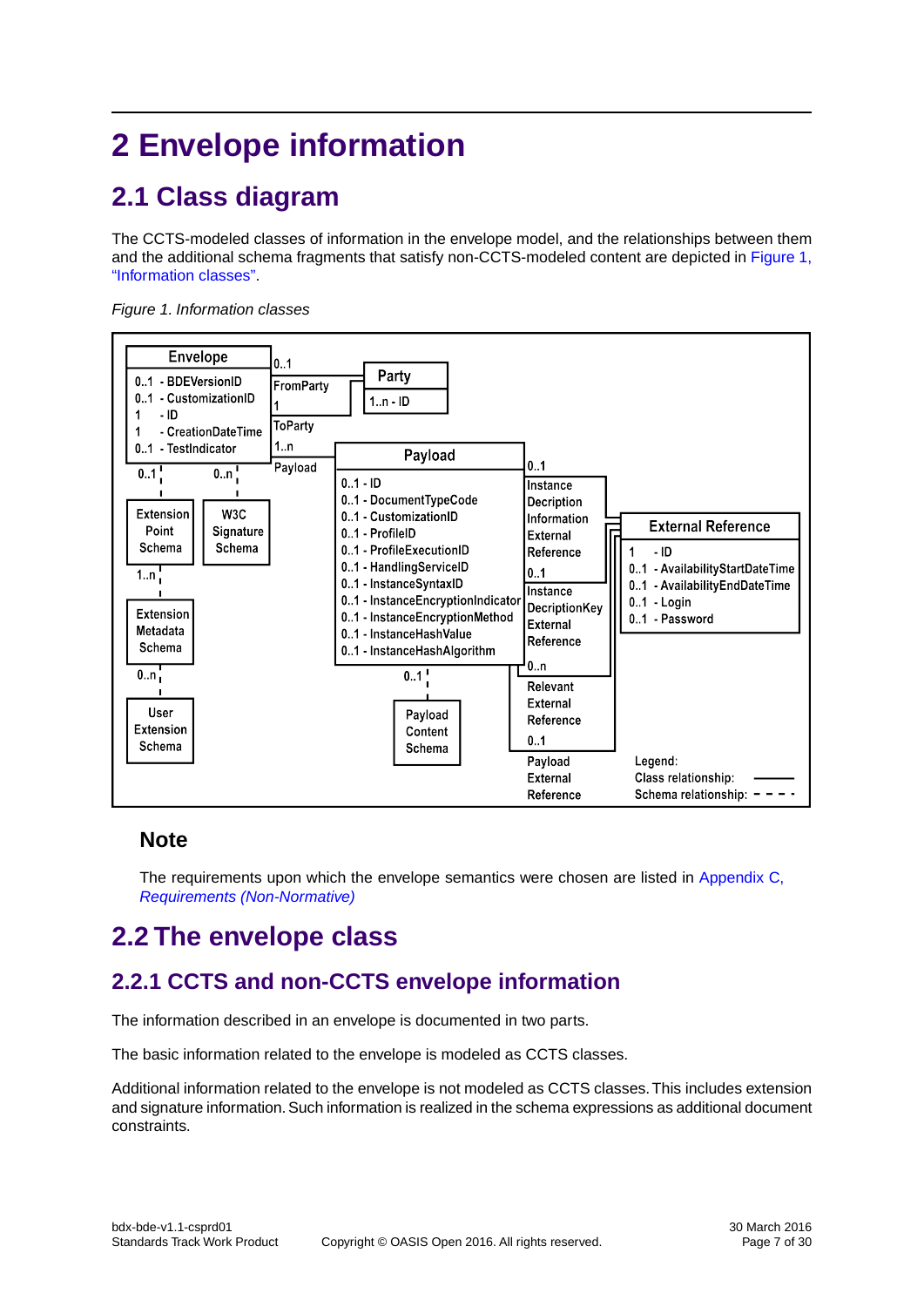### <span id="page-7-0"></span>**2.2.2 Basic envelope information**

The CCTS-modeled objects in the envelope class are as follows, indicating the requirements being met by the object:

| <b>Supports</b> | <b>Name</b><br>(Unqualified data type) | <b>Description</b>                                                                                             | <b>Crd Rationale</b>                                                                                                                                                                                 |
|-----------------|----------------------------------------|----------------------------------------------------------------------------------------------------------------|------------------------------------------------------------------------------------------------------------------------------------------------------------------------------------------------------|
| <b>BDE-02</b>   | <b>BDEVersionID</b><br>(Identifier)    | velope model in use.                                                                                           | The version of the specific en- $ 01 $ To allow coexistence of differ-<br>ent versions of envelopes<br>without using the namespace.<br>The element identifies which<br>syntax version is being used. |
| <b>BDE-18</b>   | CustomizationID<br>(Identifier)        | The identification of a custom- 01<br>ization or use of the envelope<br>model.                                 | To distinguish a particular set<br>of conventions of use of the<br>envelope, including subsetting,<br>expected extensions and ap-<br>plications.                                                     |
| <b>BDE-01</b>   | ID<br>(Identifier)                     | Unique ID for the envelope for $ 11 $<br>tracking purposes.                                                    | The envelope needs to be<br>tracked.                                                                                                                                                                 |
| <b>BDE-03</b>   | CreationDateTime<br>(DateTime)         | Date and time when the envel- $\vert 11 \vert$<br>ope was created.                                             | The creation date and time<br>needs to be recorded.                                                                                                                                                  |
| <b>BDE-17</b>   | <b>TestIndicator</b><br>(Indicator)    | There is a requirement to $0.1$<br>identify that the content inside<br>the envelope is for test pur-<br>poses. | The test flag enables the recip-<br>ient to identify an incoming<br>message as a test or produc-<br>tion message.                                                                                    |
| <b>BDE-04</b>   | FromParty<br>(Party class)             | An unambiguous identification $ 01 $<br>of the party that originated the<br>envelope.                          | The sender need not be iden-<br>tified, but if so, is done with an<br>identifier, such as for example<br>a GS1 GLN identifier.                                                                       |
| <b>BDE-05</b>   | <b>ToParty</b><br>(Party class)        | An unambiguous identification 11<br>of the party to receive the en-<br>velope.                                 | The receiver needs to be<br>identified by some identifier,<br>such as for example a GS1<br><b>GLN</b> identifier.                                                                                    |
| <b>BDE-07</b>   | Payload<br>(Payload class)             | an invoice, to be processed at<br>next level.                                                                  | The actual payload, such as $1n$ An envelope without payload<br>serves no purpose.                                                                                                                   |

### <span id="page-7-1"></span>**2.2.3 Additional envelope information**

#### **2.2.3.1 Extension information**

Through the use of extension metadata and content, additional user-defined information that is not modelled by the CCTS classes can be added to the envelope instance.

The extension point is an OPTIONAL construct as the initial child of the document element.The extension point, when it exists, MUST contain one or more user-defined extensions, with each extension wrapped with OPTIONAL extension metadata identifying properties of the extension.

| <b>Name</b><br>(Unqualified Data Type) | <b>Description</b>            | <b>Crd Rationale</b>                                                                                                                   |
|----------------------------------------|-------------------------------|----------------------------------------------------------------------------------------------------------------------------------------|
| <b>BDEExtensions</b>                   | A<br>present in the document. | container for all extensions $0.1$ This is the single point of access<br>to all extensions as the first child<br>of the main document. |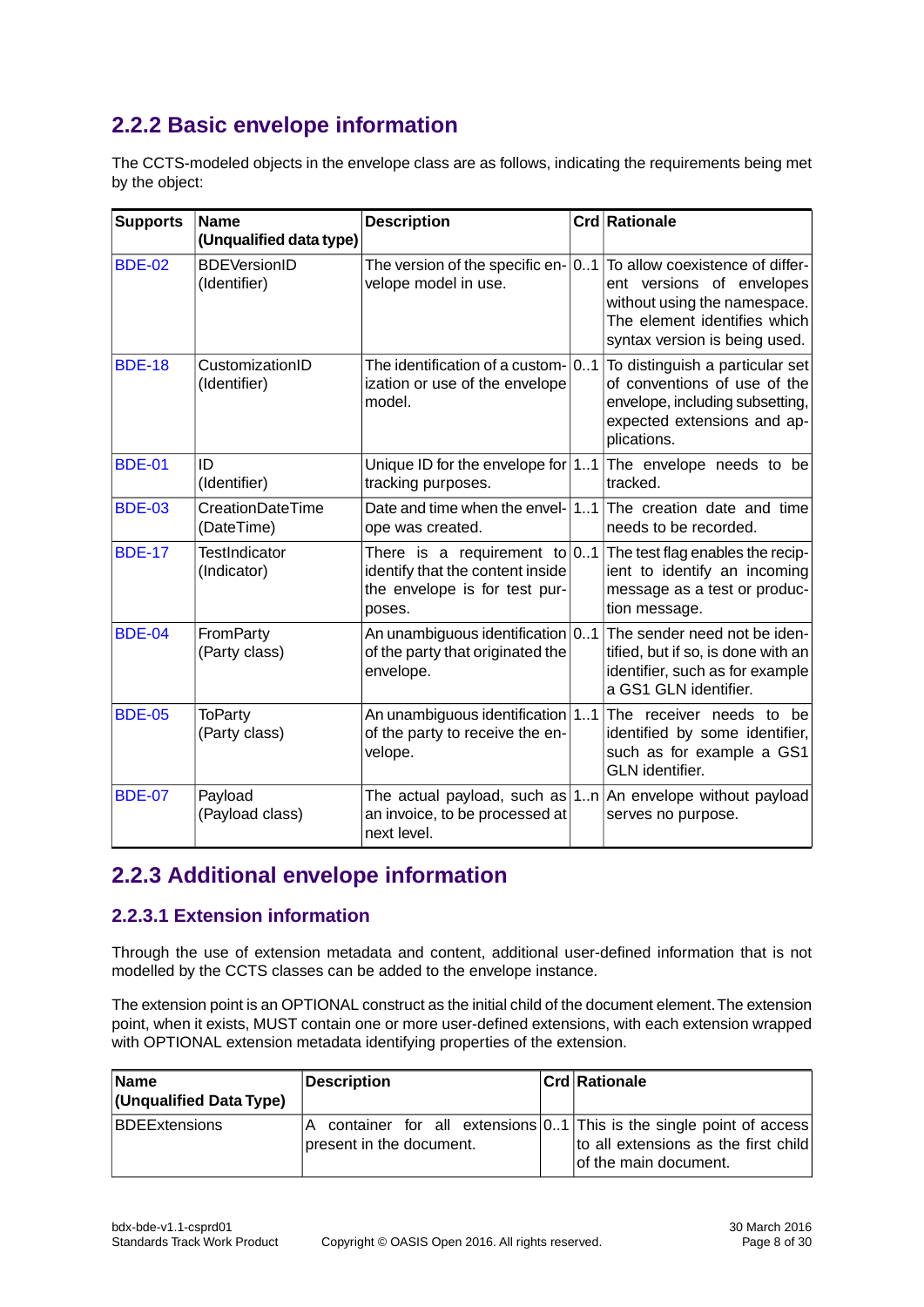| <b>BDEExtension</b>                |                                                                                             | A single extension for private use. $ 1n $ There may be many extensions<br>added to a single document.                  |
|------------------------------------|---------------------------------------------------------------------------------------------|-------------------------------------------------------------------------------------------------------------------------|
| ExtensionID<br>(Identifier)        | An identifier for the Extension as- 01 This<br>signed by the creator of the exten-<br>sion. | identifies<br>the<br>extension<br>amongst other extensions within<br>the document.                                      |
| <b>ExtensionName</b><br>(Name)     | by the creator of the extension.                                                            | A name for the Extension assigned $ 01 $ This identifies the extension in<br>natural language within the docu-<br>ment. |
| ExtensionAgencyID<br>(Identifier)  | more Extensions.                                                                            | An agency that maintains one or $ 01 $ This identifies who created the ex-<br>tension.                                  |
| ExtensionAgencyName<br>(Name)      | maintains the Extension.                                                                    | The name of the agency that $ 01 $ This identifies who created the ex-<br>tension.                                      |
| ExtensionAgencyURI<br>(Identifier) | tains the Extension.                                                                        | A URI for the Agency that main- 01 This identifies who created the ex-<br>tension.                                      |
| ExtensionVersionID<br>(Identifier) | The version of the Extension.                                                               | 01 This distinguishes one version of<br>the extension from another.                                                     |
| ExtensionURI<br>(Identifier)       | A URI for the Extension.                                                                    | $0.1$ This<br>identifies<br>the<br>extension<br>amongst other extensions outside<br>of any document.                    |
| ExtensionReasonCode<br>(Code)      | A code for reason the Extension is $ 01 $<br>being included.                                | This gives the author the opportun-<br>ity to give rationale by way of a<br>code.                                       |
| ExtensionReason<br>(Text)          | A description of the reason for the $ 01 $<br>Extension.                                    | This gives the author the opportun-<br>ity to give rationale by way of a text<br>description.                           |
| <b>ExtensionContent</b>            | The definition of the extension 1<br>content.                                               | This is the parent element of the<br>extension content.                                                                 |

There are no restrictions on the extension content. See [Section 3.5.2, "Extension content"](#page-14-2) for more information.

#### **2.2.3.2 Signature information**

This meets requirement [BDE-06.](#page-22-0)

Through the use of the W3C Digital Signature [**[xmldsig](#page-5-7)**] zero or more signatures can be added to the envelope.

<span id="page-8-0"></span>The signatures are grouped as the final children of the document element.

#### **Note**

The **val/** subdirectory includes examples of envelope documents with bona fide digital signatures as described in Appendix D, *[Demonstration environment \(Non-Normative\)](#page-23-0)*.

## **2.3 The party class**

The CCTS-modeled objects in the party class are as follows, indicating the requirements being met by the object:

| Supports Name |                             | Description | <b>Crd Rationale</b> |
|---------------|-----------------------------|-------------|----------------------|
|               | $ $ (Unqualified Data Type) |             |                      |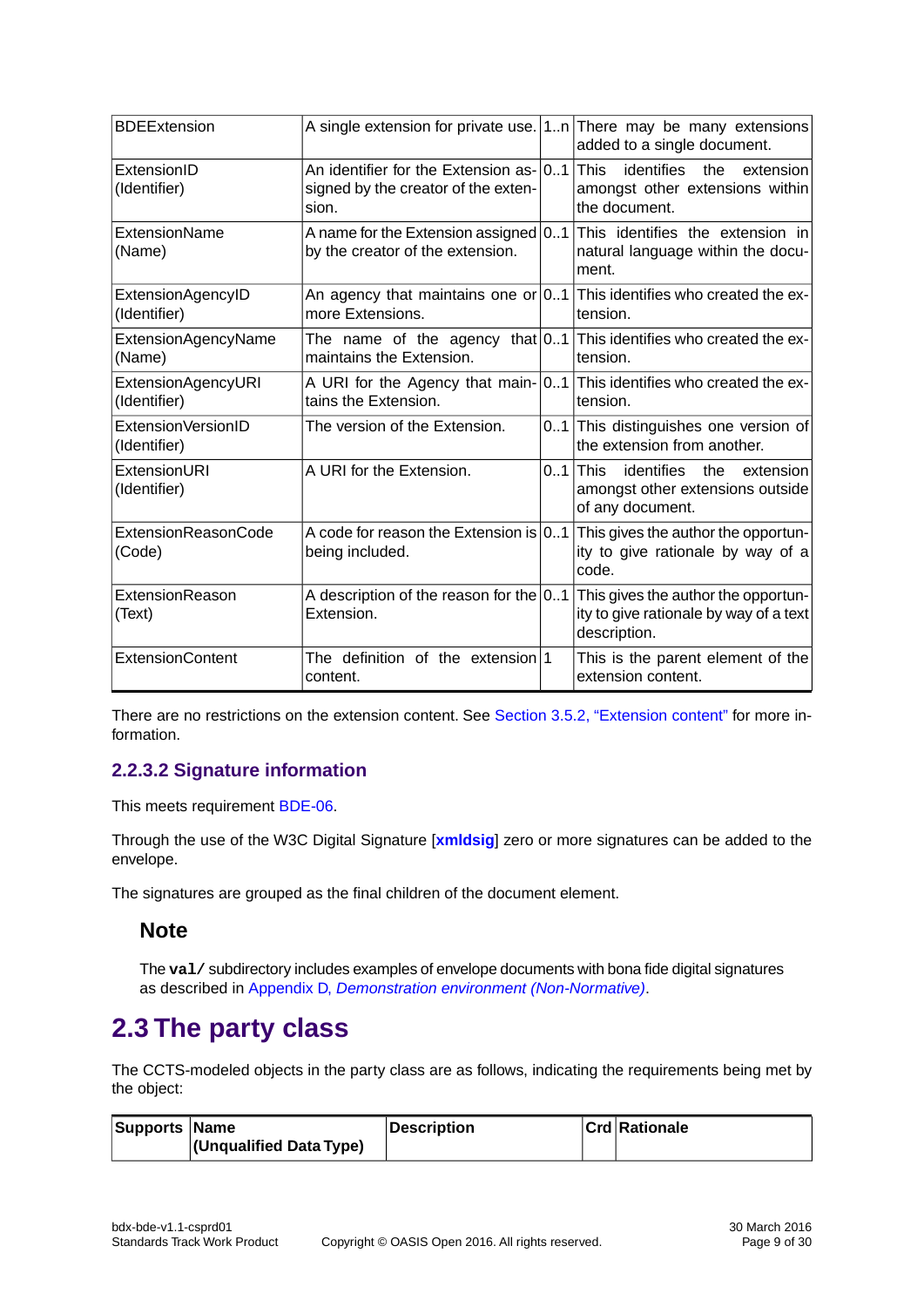| $ BDE-04 $    |              |                  | $\vert$ An unambiguous identifica- $\vert$ 1n $\vert$ The party needs to be identi- $\vert$ |
|---------------|--------------|------------------|---------------------------------------------------------------------------------------------|
| <b>BDE-05</b> | (Identifier) | tion of a party. | fied by some identifier, such                                                               |
|               |              |                  | as for example a GS1 GLN                                                                    |
|               |              |                  | lidentifier.                                                                                |

#### **Note**

The Identifier unqualified data type offers various attributes that distinguish the semantics expressed by the identifier element value, as summarized in the [Identifier data type summary](#page-16-0).The element content provides for any normalized string value, which includes the expression of a Uniform Resource Identifier (URI) if needed.

## <span id="page-9-1"></span><span id="page-9-0"></span>**2.4 The payload class**

### **2.4.1 CCTS and non-CCTS payload information**

The information described in a payload is documented in two parts.

The basic information related to the payload is modeled as CCTS classes.

The payload content is not modeled as CCTS classes. Such information is realized in the schema expressions as additional document constraints. The rationale for this element is that it is required to be able to include the payload information when that payload information is intended to be part of the envelope. The name of the item is "PayloadContent", its cardinality is "0..1" and its description is:

The content of the payload when it is included in the envelope.

<span id="page-9-2"></span>In a single instance of the payload class, the payload external reference and the payload content are mutually exclusive and one of them MUST exist.

### **2.4.2 Basic payload information**

The CCTS-modeled objects in the payload class are as follows, indicating the requirements being met by the object:

| <b>Supports Name</b> | (Unqualified Data Type)         | <b>Description</b>                                                                   | <b>Crd Rationale</b>                                                                                                                                                                                        |
|----------------------|---------------------------------|--------------------------------------------------------------------------------------|-------------------------------------------------------------------------------------------------------------------------------------------------------------------------------------------------------------|
| <b>BDE-08</b>        | ID<br>(Identifier)              | A unique identification of the $ 0.1 $<br>payloads contained within<br>the envelope. | Required to be able to<br>identify the content of the<br>payload without having to<br>look inside the envelope.                                                                                             |
| <b>BDE-09</b>        | DocumentTypeID<br>(Identifier)  | type of the payload instance<br>in the envelope.                                     | This element identifies the $[0.1]$ To enable a Service registry<br>lookup to verify and identify<br>the type of payload.                                                                                   |
| <b>BDE-11</b>        | CustomizationID<br>(Identifier) | Identifies the customization 01<br>that applies to the received<br>document.         | May be used to control valid-<br>ation of the content of the<br>document that is contained<br>in the document instance.                                                                                     |
| <b>BDE-12</b>        | ProfileID<br>(Identifier)       | Identifies the profile that the $ 01 $<br>payload document is part of.               | May be used to route the in-<br>coming document to the<br>correct process dependent<br>on which business process<br>the payload instance is part<br>of, e.g. an order response<br>that is part of a process |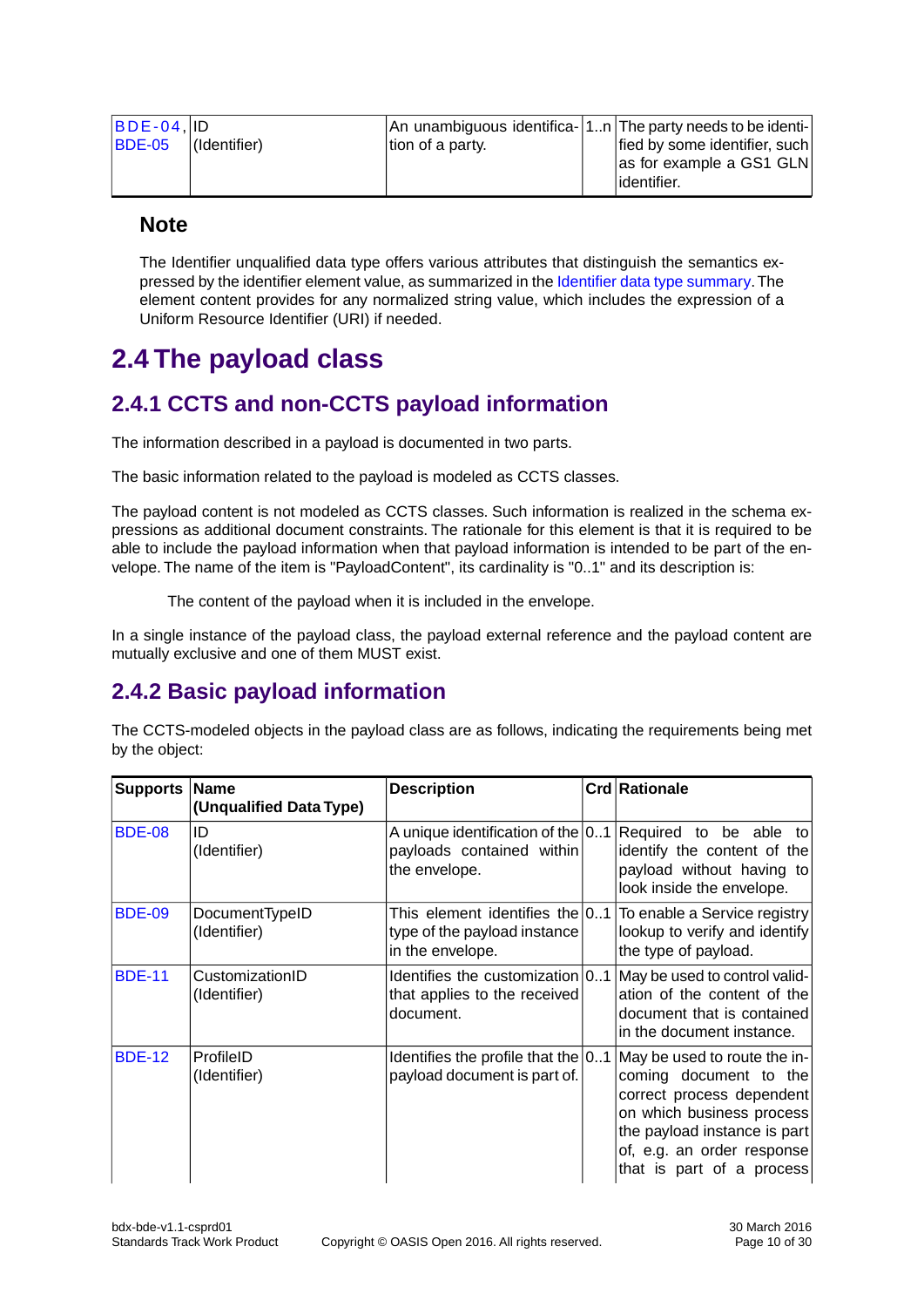|               |                                                                                   |                                                                                                                                                        |    | defined in the identified pro-<br>file.                                                                                                                                                                                                      |
|---------------|-----------------------------------------------------------------------------------|--------------------------------------------------------------------------------------------------------------------------------------------------------|----|----------------------------------------------------------------------------------------------------------------------------------------------------------------------------------------------------------------------------------------------|
| <b>BDE-12</b> | ProfileExecutionID<br>(Identifier)                                                | Identifies the particular in- $ 01 $<br>stance of an executing pro-<br>file that the payload docu-<br>ment is part of.                                 |    | This distinguishes between<br>multiple executing instances<br>of a given profile.                                                                                                                                                            |
| <b>BDE-13</b> | HandlingServiceID<br>(Identifier)                                                 | Identifies the service that $ 01 $<br>should process the payload<br>instance.                                                                          |    | Can be used to look up the<br>target service that should be<br>used to process the payload<br>instance.                                                                                                                                      |
| <b>BDE-09</b> | InstanceSyntaxID<br>(Identifier)                                                  | Identifies the syntax that the $ 01 $<br>payload document is ex-<br>pressed in.                                                                        |    | Makes it possible to route<br>the incoming message to the<br>appropriate process depend-<br>ing on the document syntax.                                                                                                                      |
| <b>BDE-15</b> | InstanceEncryptionIndicator<br>(Indicator)                                        | An indicator to state whether 01<br>the payload instance is en-<br>crypted or not.                                                                     |    | The fact that a payload is<br>encrypted may need to be<br>identified in order to ensure<br>correct processing.                                                                                                                               |
| <b>BDE-15</b> | InstanceEncryptionMethod<br>(Text)                                                | The method used to $en-$ 01<br>crypte the payload instance.                                                                                            |    | The fact that a payload is<br>encrypted may need to be<br>identified in order to ensure<br>correct processing.                                                                                                                               |
| <b>BDE-16</b> | InstanceHashValue<br>(Text)                                                       | Hash total of the unencryp-<br>ted payload document.                                                                                                   | 01 | The hash provides a check<br>of the integrity of any unen-<br>crypted payload.                                                                                                                                                               |
| <b>BDE-16</b> | InstanceHashAlgorithm<br>(Text)                                                   | Algorithm used to calculate $ 01 $<br>the hash total of the unen-<br>crypted payload document.                                                         |    | Different schemes for calcu-<br>lating the hash are possible<br>to be used and so should be<br>identified.                                                                                                                                   |
| <b>BDE-20</b> | InstanceDecryptionInforma-<br>tionExternalReference<br>(External Reference class) | Decryption information that 01<br>is available external to the<br>envelope.                                                                            |    | To give general information<br>regarding the decryption of<br>an encrypted payload in-<br>stance.                                                                                                                                            |
| <b>BDE-20</b> | ternalReference<br>(External Reference class)                                     | InstanceDecryptionKeyEx- $\vert$ Decryption key data that is $\vert 01\vert$ To give specific key informa-<br>available external to the en-<br>velope. |    | tion regarding the decryption<br>of an encrypted payload in-<br>stance.                                                                                                                                                                      |
| <b>BDE-10</b> | RelevantExternalReference<br>(External Reference class)                           | A reference to a business $0.n$<br>case, document or other is-<br>sues which are relevant to<br>the handling of the envel-<br>ope.                     |    | To enable routing and other<br>handling, such as opening<br>of an envelope based on the<br>referenced information such<br>as a reference to a specific<br>call for tender to which the<br>envelope contains a re-<br>sponse (e.g. a tender). |
| <b>BDE-19</b> | PayloadExternalReference<br>(External Reference class)                            | The reference to the payload $\vert 01 \rangle$<br>when it is not included within<br>the envelope.                                                     |    | In use cases where the<br>sender wants to make the<br>recipient aware of the exist-<br>ence of a document stored<br>at an external location and<br>is not contained within the<br>business document envel-<br>ope itself.                    |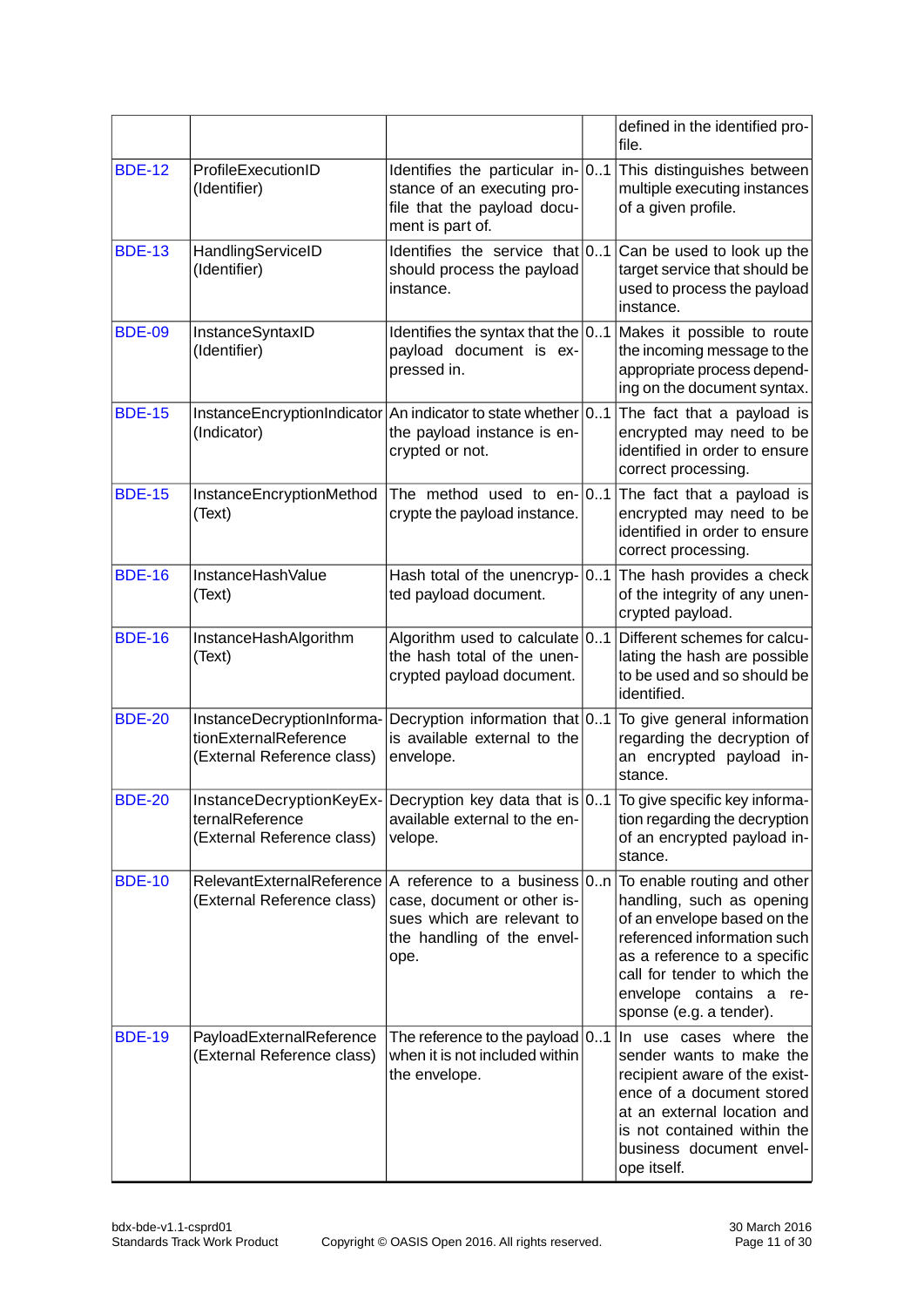## <span id="page-11-0"></span>**2.4.3 Additional payload information**

Certain information related to the payload is not modeled as a CCTS class, rather, it is realized in the schema expressions as a set of additional document constraints. See [Section 3.5.3, "Payload content"](#page-14-3) for more details.

### <span id="page-11-1"></span>**2.4.4 Positional semantics of multiple payloads**

<span id="page-11-2"></span>When there exists more than one payload in a business document envelope, the first payload in document order SHALL be considered the primary payload.

#### **2.4.5 Non-XML payload syntax constraint**

When the payload syntax is not XML it MUST be encoded in the payload content in such a way as not to interfere with the XML processing of the content as simple text. Sensitive XML markup characters in simple text, the "<", "&" and ">", MUST be escaped using an entity or a numeric character reference.

#### **Note**

<span id="page-11-3"></span>Binary payloads cannot be processed as simple text in an XML document without being encoded. To be well-formed, such content is encoded using a technique such as Base64 or Xxencoding, both of which can be used in the raw without character escaping. A technique such as Uuencode cannot be used in the raw because its encoded repertoire includes sensitive XML markup characters that would need to be escaped in order to be used.

## **2.5 The external reference class**

The CCTS-modeled objects in the external reference class are as follows, indicating the requirements being met by the object:

| Supports Name                  | (Unqualified Data Type)                 | <b>Description</b>                                                                             | Crd Rationale                                                                                                                                   |
|--------------------------------|-----------------------------------------|------------------------------------------------------------------------------------------------|-------------------------------------------------------------------------------------------------------------------------------------------------|
| $BDE-10$ , ID<br><b>BDE-19</b> | (Identifier)                            | An identifier through which   1n  <br>an external resource can be<br>located or de-referenced. | Resources not contained<br>within the envelope need to<br>be identified by some mech-<br>anism through which the re-<br>source can be obtained. |
| <b>BDE-21</b>                  | AvailabilityStartDateTime<br>(DateTime) | when the<br>information is<br>available.                                                       | The start date and time $ 01 $ Resources may be con-<br>strained by when in time<br>they first become available.                                |
| <b>BDE-21</b>                  | AvailabilityEndDateTime<br>(DateTime)   | The end date and time when $ 01 $<br>the information is available.                             | Resources may be con-<br>strained by when in time<br>they are no longer available.                                                              |
| <b>BDE-21</b>                  | Login<br>(Text)                         | details to access the inform-<br>ation.                                                        | Text describing any $login 01 $ Access to a resource may<br>be constrained by a login<br>credential.                                            |
| <b>BDE-21</b>                  | Password<br>(Text)                      | cess the information.                                                                          | A password needed to ac- $[0.1]$ Access to a resource may<br>be constrained by a pass-<br>word credential.                                      |

#### **Note**

The Identifier unqualified data type offers various attributes that distinguish the semantics expressed by the identifier element value, as summarized in the [Identifier data type summary](#page-16-0).The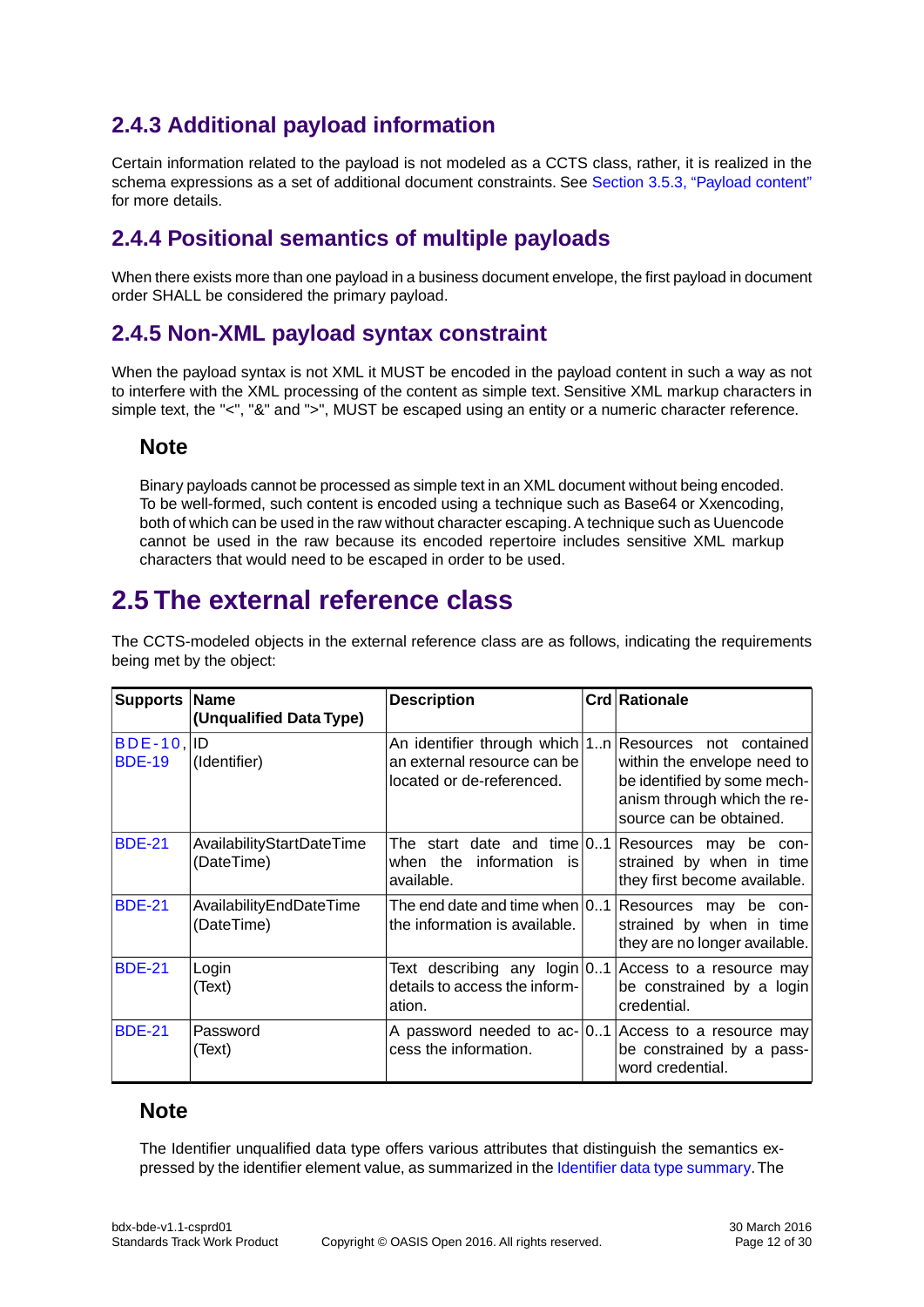element content provides for any normalized string value, which includes the expression of a Uniform Resource Identifier (URI) if needed.

## <span id="page-12-0"></span>**2.6 Model expression**

The document model is expressed in three ways, found in three files of the model subdirectory:

- **[mod](http://docs.oasis-open.org/bdxr/bdx-bde/v1.1/csprd01/mod)**
	- **[BDE-Model-1.1.ods](http://docs.oasis-open.org/bdxr/bdx-bde/v1.1/csprd01/mod/BDE-Model-1.1.ods)**
		- model information expressed in an Open Office spreadsheet
	- **[BDE-Model-1.1.xls](http://docs.oasis-open.org/bdxr/bdx-bde/v1.1/csprd01/mod/BDE-Model-1.1.xls)**
		- model information expressed in an Excel spreadsheet
	- **[BDE-Entities-1.1.gc](http://docs.oasis-open.org/bdxr/bdx-bde/v1.1/csprd01/mod/BDE-Entities-1.1.gc)**
		- model information expressed in a genericode [**[genericode](#page-5-8)**] file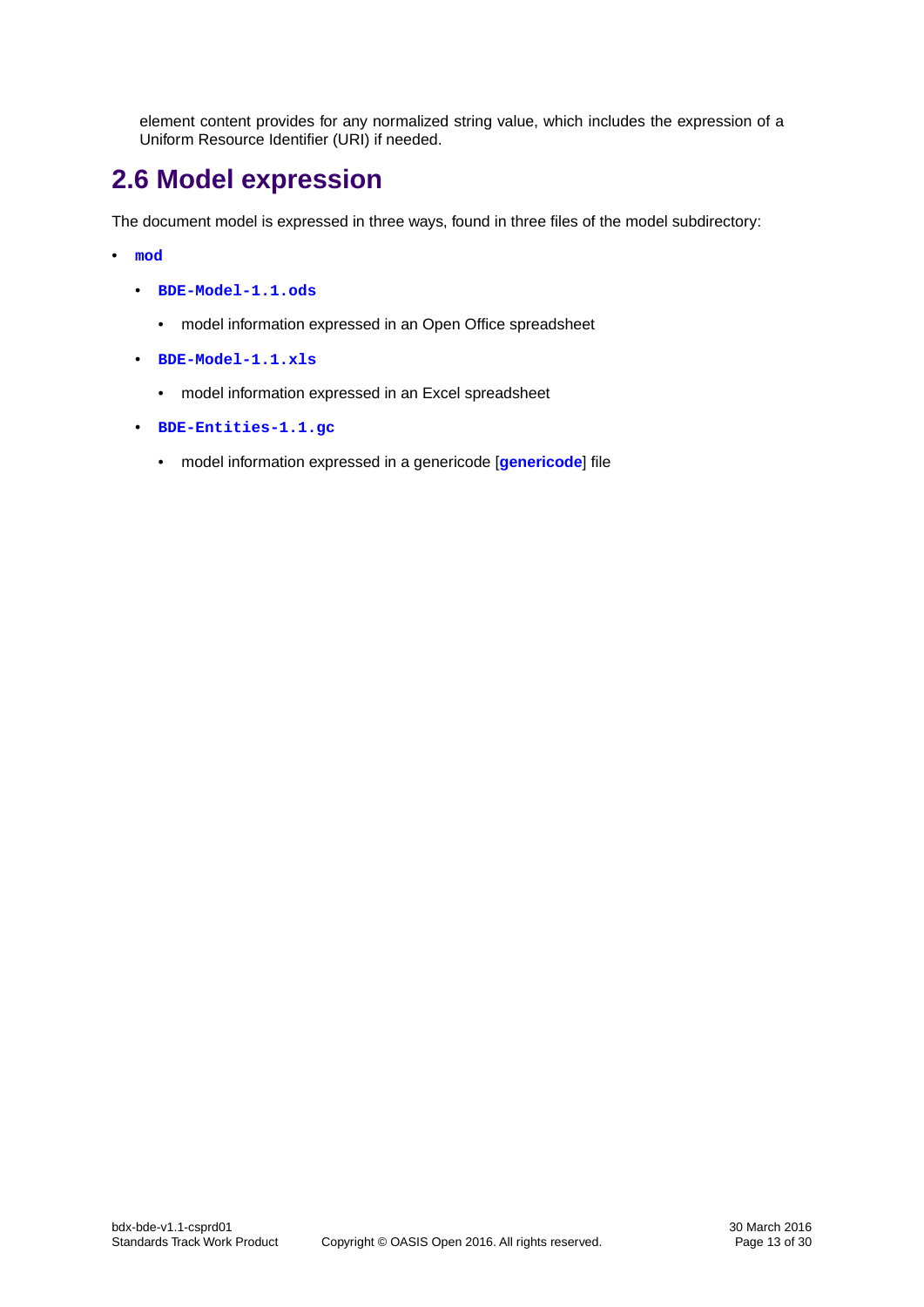## <span id="page-13-1"></span><span id="page-13-0"></span>**3 XML schemas**

## **3.1 Schema expression**

<span id="page-13-2"></span>The structural document constraints of the envelope are expressed normatively as a set of W3C XSD XML Schemas [**[XSD1](#page-5-4)**][**[XSD2](#page-5-5)**].

## **3.2 The schema subdirectories**

The schemas are delivered in two subdirectories:

- **[xsd](http://docs.oasis-open.org/bdxr/bdx-bde/v1.1/csprd01/xsd)**
	- CCTS documentation is included as XSD annotations
- **[xsdrt](http://docs.oasis-open.org/bdxr/bdx-bde/v1.1/csprd01/xsdrt)**
	- runtime version such that CCTS documentation is not included as XSD annotations
	- without the annotations a W3C schema processor has less work to prepare for validating documents

In both subdirectories there is a single subdirectory of common files:

- <span id="page-13-3"></span>• **[common](http://docs.oasis-open.org/bdxr/bdx-bde/v1.1/csprd01/xsd/common)**
	- included schema fragments by any document fragment

## **3.3 The envelope schema**

The following is the only Document ABIE schema:

- <span id="page-13-4"></span>• **[BDE-Envelope-1.1.xsd](http://docs.oasis-open.org/bdxr/bdx-bde/v1.1/csprd01/xsd/BDE-Envelope-1.1.xsd)**
	- the base envelope schema fragment that incorporates other schema fragments

## **3.4 Non-content data type common schemas**

The following are read-only schema fragments in the common subdirectory:

- **[BDE-CommonAggregateComponents-1.1.xsd](http://docs.oasis-open.org/bdxr/bdx-bde/v1.1/csprd01/xsd/common/BDE-CommonAggregateComponents-1.1.xsd)**
	- the Library ABIE element declarations
- **[BDE-CommonBasicComponents-1.1.xsd](http://docs.oasis-open.org/bdxr/bdx-bde/v1.1/csprd01/xsd/common/BDE-CommonBasicComponents-1.1.xsd)**
	- the Library BBIE element declarations
- **[BDE-CommonExtensionComponents-1.1.xsd](http://docs.oasis-open.org/bdxr/bdx-bde/v1.1/csprd01/xsd/common/BDE-CommonExtensionComponents-1.1.xsd)**
	- the Document ABIE extension metadata declarations
- **[BDE-QualifiedDataTypes-1.1.xsd](http://docs.oasis-open.org/bdxr/bdx-bde/v1.1/csprd01/xsd/common/BDE-QualifiedDataTypes-1.1.xsd)**
	- the qualified data types (empty; none are defined)
- **[BDE-UnqualifiedDataTypes-1.1.xsd](http://docs.oasis-open.org/bdxr/bdx-bde/v1.1/csprd01/xsd/common/BDE-UnqualifiedDataTypes-1.1.xsd)**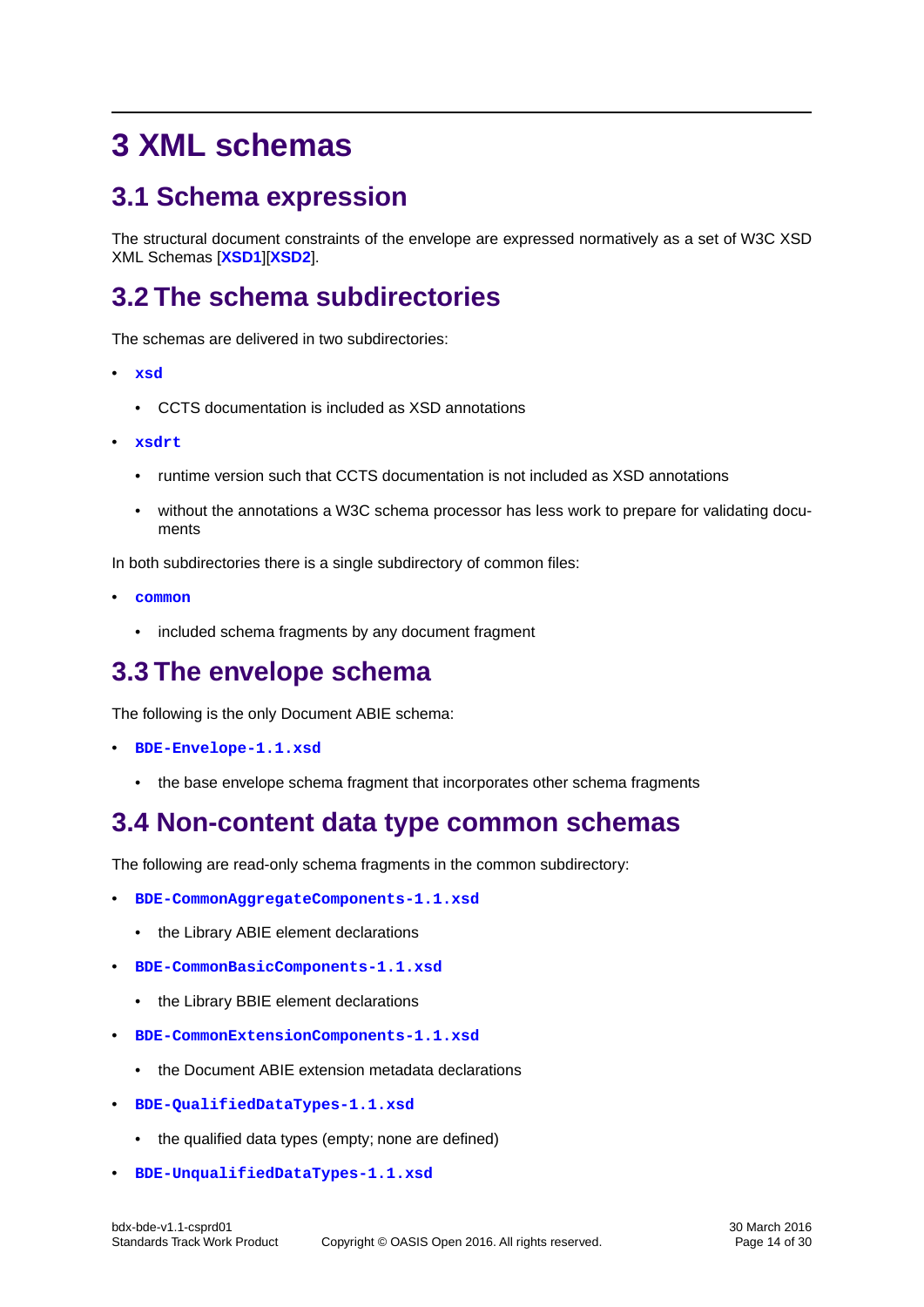- the unqualified data types based on the core component types
- see [Section 3.6, "Unqualified data type attributes"](#page-15-0) for more details
- **[BDE-XAdESv132-1.1.xsd](http://docs.oasis-open.org/bdxr/bdx-bde/v1.1/csprd01/xsd/common/BDE-XAdESv132-1.1.xsd)**
	- the v1.3.2 XAdES schema fragment from the etsi.org web site
- **[BDE-XAdESv141-1.1.xsd](http://docs.oasis-open.org/bdxr/bdx-bde/v1.1/csprd01/xsd/common/BDE-XAdESv141-1.1.xsd)**
	- the v1.4.1 XAdES schema fragment from the etsi.org web site
- **[BDE-xmldsig1-schema-1.1.xsd](http://docs.oasis-open.org/bdxr/bdx-bde/v1.1/csprd01/xsd/common/BDE-xmldsig1-schema-1.1.xsd)**
	- the XML Digital Signature 1.1 schema driver fragment copyrighted by W3C
- **[BDE-xmldsig11-schema-1.1.xsd](http://docs.oasis-open.org/bdxr/bdx-bde/v1.1/csprd01/xsd/common/BDE-xmldsig11-schema-1.1.xsd)**
	- the XML Digital Signature 1.1 schema fragment copyrighted by W3C
- **[BDE-xmldsig-core-schema-1.1.xsd](http://docs.oasis-open.org/bdxr/bdx-bde/v1.1/csprd01/xsd/common/BDE-xmldsig-core-schema-1.1.xsd)**
	- the XML Digital Signature Core schema fragment copyrighted by W3C
- <span id="page-14-0"></span>• **[CCTS\\_CCT\\_SchemaModule-1.1.xsd](http://docs.oasis-open.org/bdxr/bdx-bde/v1.1/csprd01/xsd/common/CCTS_CCT_SchemaModule-1.1.xsd)**
	- the Core Component Types schema fragment copyrighted by UN/CEFACT

## <span id="page-14-1"></span>**3.5 Content data type common schemas**

### **3.5.1 Modifiable schema fragments**

There are two content data type schema fragments in the common subdirectory, one for each of the extension content and the payload content.These are the only schemas intended to be edited by users should they wish to validate the content of their extensions or payloads. No changes are necessary to the schemas if it is not important to validate these portions of the document.

<span id="page-14-2"></span>Should users wish to impose constraints on the extension or the payload contents, the only edits necessary of the content schema are for the importation of the schemas to be engaged for validation purposes. No edits are necessary for the content element, though one may wish to do so to exclude content other than that for which schemas are provided.

#### **3.5.2 Extension content**

The extension content schema fragment describes constraints on content placed in extensions.

• **[BDE-ExtensionContentDataType-1.1.xsd](http://docs.oasis-open.org/bdxr/bdx-bde/v1.1/csprd01/xsd/common/BDE-ExtensionContentDataType-1.1.xsd)**

<span id="page-14-3"></span>The extension content element's name is  $\langle$  extensions  $prefix$  : ExtensionContent>, for example,  $\leq$   $\leq$   $\leq$   $\leq$   $\leq$   $\leq$   $\leq$   $\leq$   $\leq$   $\leq$   $\leq$   $\leq$   $\leq$   $\leq$   $\leq$   $\leq$   $\leq$   $\leq$   $\leq$   $\leq$   $\leq$   $\leq$   $\leq$   $\leq$   $\leq$   $\leq$   $\leq$   $\leq$   $\leq$   $\leq$   $\leq$   $\leq$   $\leq$   $\leq$   $\leq$   $\leq$   $\leq$ 

Any given extension content may have as its child at most one apex (or top-most) element in the XML element tree.The absence of content is provided for situations where a processing application chooses to elide foreign unrecognized-namespace elements from the XML element tree.

#### **3.5.3 Payload content**

The payload content schema fragment describes constraints on content placed in payloads.

#### • **[BDE-PayloadContentDataType-1.1.xsd](http://docs.oasis-open.org/bdxr/bdx-bde/v1.1/csprd01/xsd/common/BDE-PayloadContentDataType-1.1.xsd)**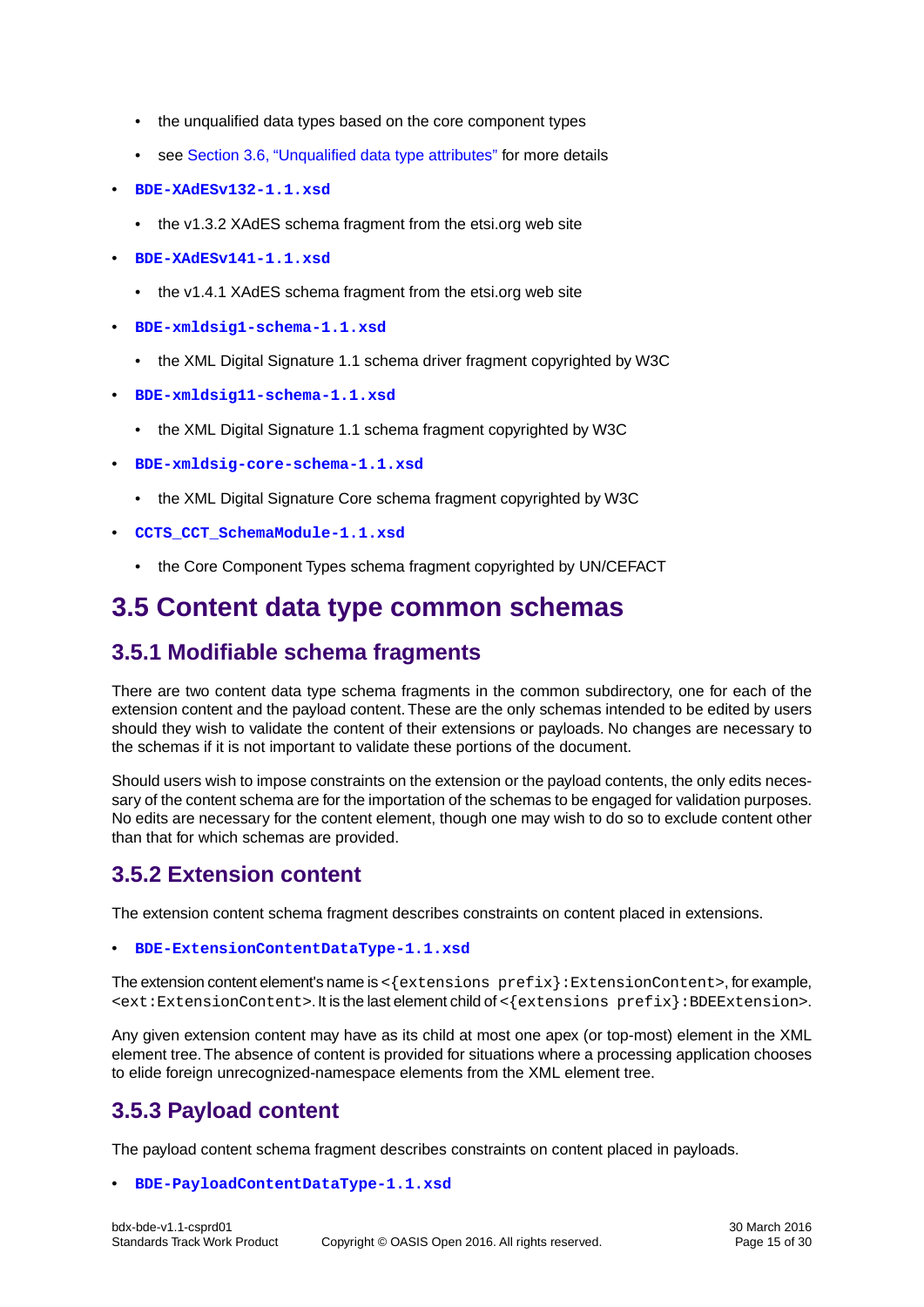The payload content element's name is  $\langle \{ \text{aggregate prefix} \} : \text{PayloadContent} \rangle$ , for example, <eac:PayloadContent>. It is the last element child of <{aggregate prefix}:Payload>.

Any given payload content element may have as its child exactly one apex (or top-most) element in the XML element tree, or it may consist solely of text that would typically represent encrypted content or non-XML content. Special care needs to be taken that all non-XML payload content is encoded according to XML text encoding rules, such as the escaping of special markup characters, so as to permit an XML processing application to correctly interpret the non-XML content.

The schema declarations are unable to prevent flagging the payload content having a combination of both text and a single element as a constraint error. Detecting such a condition is the responsibility of the processing agent.

<span id="page-15-0"></span>The schema declarations are unable to prevent flagging the payload content having empty content as a constraint error. Detecting such a condition is the responsibility of the processing agent.

## **3.6 Unqualified data type attributes**

In the Business Document Envelope model each BBIE is indicated to have a particular component name (specifying the element name) and to be of a particular unqualified data type (specifying the base type value constraints and the attributes).

Based on the 10 approved core component types described in section 8.1 of [**[CCTS 2.01](#page-5-9)**], there are 20 available unqualified data types for BBIE values. Each data type has a constraint on its content (the component) and a possibly-empty selection of available possibly-mandatory attributes (the supplementary components).

#### **Note**

Not all of the unqualified data types listed in this table are used in the standardized components of the envelope. All defined types are enumerated here for completeness in the event that a CCTS-based extension is created by a community of users that relies on one of the unqualified data types not used by the standardized components of the envelope.

| Data Type   Base | (XSD)       | type Supplementary Cardinality<br>component (at-<br>tribute)                 |          | Type (XSD)                            | <b>Definition</b>                                                                     |  |  |
|------------------|-------------|------------------------------------------------------------------------------|----------|---------------------------------------|---------------------------------------------------------------------------------------|--|--|
| Amount           | xsd:decimal | A number of monetary units specified using a given unit of currency.         |          |                                       |                                                                                       |  |  |
|                  |             | currencylD                                                                   | required | xsd:normalized-The currency<br>String | thel<br>0f<br>amount.                                                                 |  |  |
|                  |             | currencyCodeL- optional<br>istVersionID                                      |          | String                                | xsd:normalized-The VersionID<br>οf<br>the<br>UN/ECE Rec9 code list.                   |  |  |
|                  |             | Binary Ob- xsd:base64Bin- A set of finite-length sequences of binary octets. |          |                                       |                                                                                       |  |  |
| ject<br>Graphic  | ary         | mimeCode                                                                     | required | String                                | xsd:normalized- The mime type of the bin-<br>ary object.                              |  |  |
| Picture          |             | characterSet- optional<br>Code                                               |          | String                                | xsd:normalized-The character set of the<br>binary object if the mime<br>type is text. |  |  |
| Sound<br>Video   |             | encodingCode                                                                 | optional | xsd:normalized-<br>String             | Specifies the decoding al-<br>gorithm of the binary ob-<br>ject.                      |  |  |
|                  |             | filename                                                                     | optional | xsd:string                            | The filename of the binary<br>object.                                                 |  |  |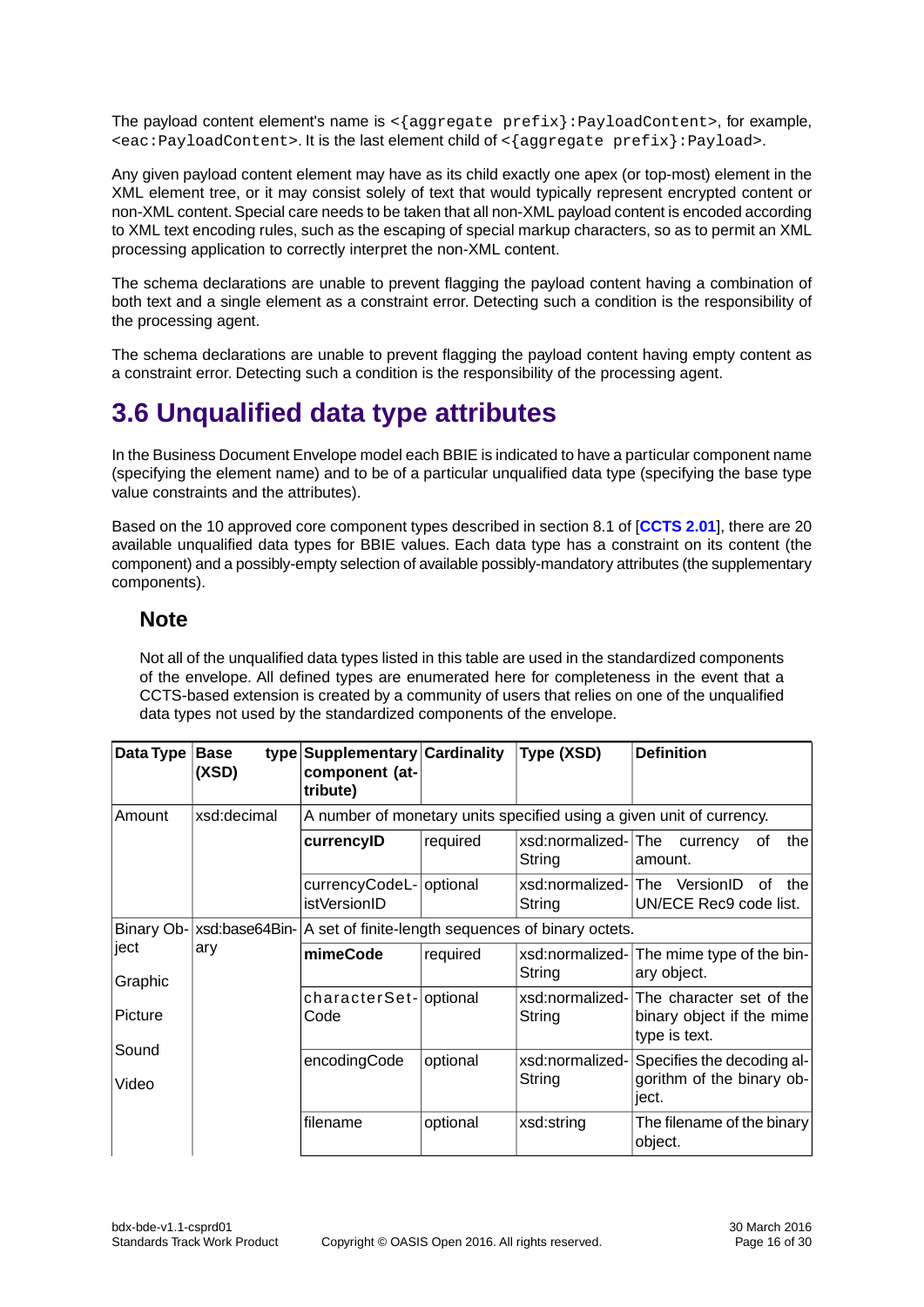<span id="page-16-0"></span>

|            |                           | format                                                | optional | xsd:string                | The format of the binary<br>content.                                                                                                                                                                                                      |
|------------|---------------------------|-------------------------------------------------------|----------|---------------------------|-------------------------------------------------------------------------------------------------------------------------------------------------------------------------------------------------------------------------------------------|
|            |                           | uri                                                   | optional | xsd:anyURI                | The Uniform Resource<br>Identifier that identifies<br>where the binary object is<br>located.                                                                                                                                              |
| Code       | xsd:normalized-<br>String |                                                       |          |                           | A character string (letters, figures, or symbols) that for brevity and/or lan-<br>guage independence may be used to represent or replace a definitive value<br>or text of an attribute, together with relevant supplementary information. |
|            |                           | languageID                                            | optional | xsd:language              | The identifier of the lan-<br>guage used in the code<br>name.                                                                                                                                                                             |
|            |                           | listAgencyID                                          | optional | xsd:normalized-<br>String | An agency that maintains<br>one or more lists of codes.                                                                                                                                                                                   |
|            |                           | listAgencyName                                        | optional | xsd:string                | The name of the agency<br>that maintains the list of<br>codes.                                                                                                                                                                            |
|            |                           | listID                                                | optional | xsd:normalized-<br>String | The identification of a list<br>of codes.                                                                                                                                                                                                 |
|            |                           | listName                                              | optional | xsd:string                | The name of a list of<br>codes.                                                                                                                                                                                                           |
|            |                           | <b>listSchemeURI</b>                                  | optional | xsd:anyURI                | The Uniform Resource<br>identifies<br>Identifier that<br>where<br>the<br>code<br>list<br>scheme is located.                                                                                                                               |
|            |                           | listURI                                               | optional | xsd:anyURI                | The Uniform Resource<br>Identifier that identifies<br>where the code list is loc-<br>ated.                                                                                                                                                |
|            |                           | listVersionID                                         | optional | xsd:normalized-<br>String | The version of the list of<br>codes.                                                                                                                                                                                                      |
|            |                           | name                                                  | optional | xsd:string                | The textual equivalent of<br>the code content compon-<br>ent.                                                                                                                                                                             |
| DateTime   | xsd:dateTime              | An instance of time according the Gregorian calendar. |          |                           |                                                                                                                                                                                                                                           |
| Date       | xsd:date                  | One calendar day according the Gregorian calendar.    |          |                           |                                                                                                                                                                                                                                           |
| Time       | xsd:time                  | An instance of time that occurs every day.            |          |                           |                                                                                                                                                                                                                                           |
| Identifier | xsd:normalized-<br>String | together with relevant supplementary information.     |          |                           | A character string to identify and uniquely distinguish one instance of an<br>object in an identification scheme from all other objects in the same scheme,                                                                               |
|            |                           | schemeAgency- optional<br>ID                          |          | xsd:normalized-<br>String | The identification of the<br>agency that maintains the<br>identification scheme.                                                                                                                                                          |
|            |                           | schemeAgency- optional<br>Name                        |          | xsd:string                | The name of the agency<br>that maintains the identific-<br>ation scheme.                                                                                                                                                                  |
|            |                           | schemeDataURI optional                                |          | xsd:anyURI                | The Uniform Resource<br>Identifier that identifies<br>where the identification<br>scheme data is located.                                                                                                                                 |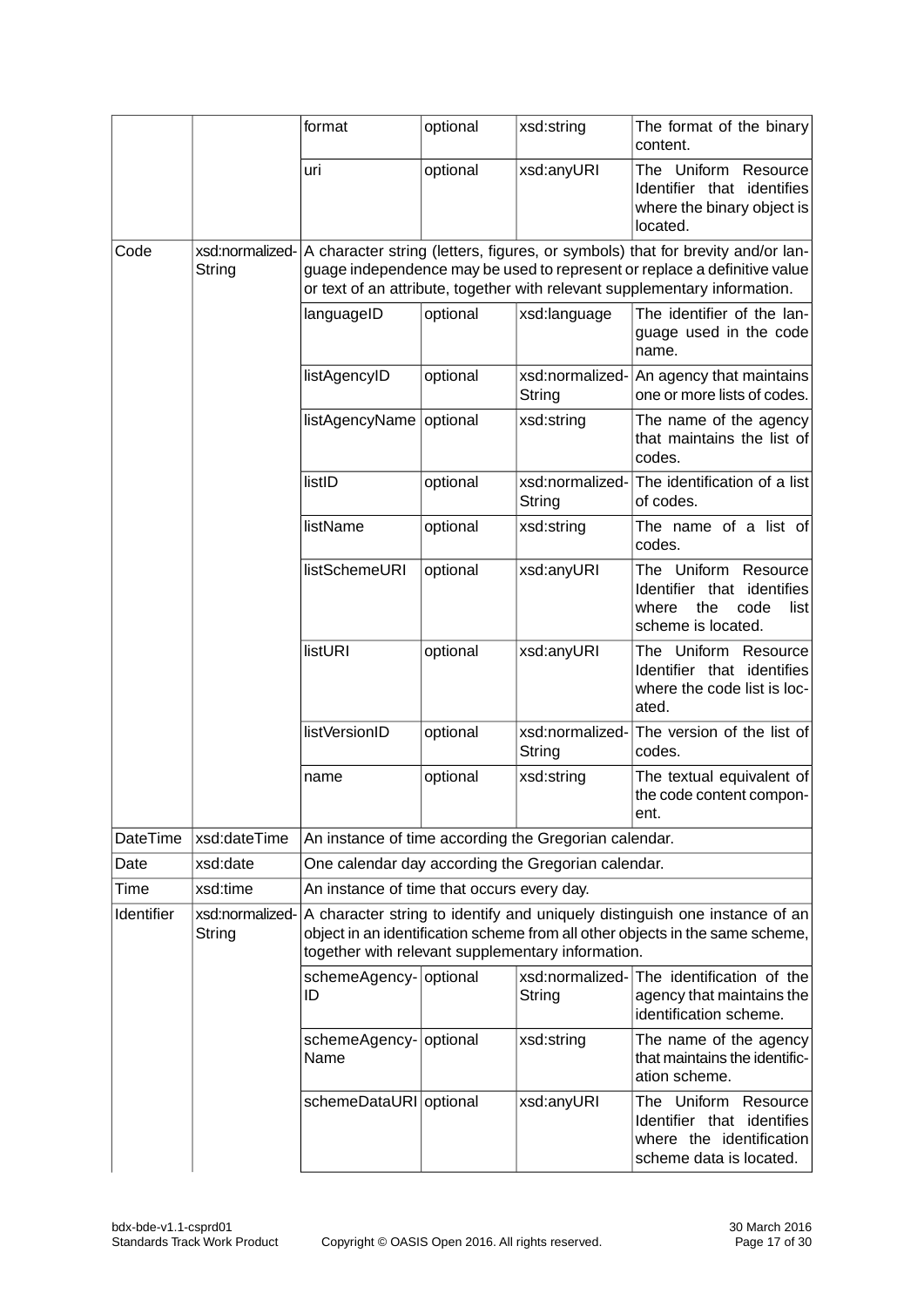|                  |             | schemelD                                                                                | optional | String                    | xsd:normalized-The identification of the<br>identification scheme.                                                                                  |  |
|------------------|-------------|-----------------------------------------------------------------------------------------|----------|---------------------------|-----------------------------------------------------------------------------------------------------------------------------------------------------|--|
|                  |             | schemeName                                                                              | optional | xsd:string                | The name of the identific-<br>ation scheme.                                                                                                         |  |
|                  |             | schemeURI                                                                               | optional | xsd:anyURI                | The Uniform Resource<br>Identifier that identifies<br>where the identification<br>scheme is located.                                                |  |
|                  |             | schemeVer-optional<br>sionID                                                            |          | String                    | xsd:normalized-The version of the identific-<br>ation scheme.                                                                                       |  |
| Indicator        | xsd:boolean | states of a property.                                                                   |          |                           | A list of two mutually exclusive Boolean values that express the only possible                                                                      |  |
| Measure          | xsd:decimal | A numeric value determined by measuring an object using a specified unit<br>of measure. |          |                           |                                                                                                                                                     |  |
|                  |             | unitCode                                                                                | required | String                    | xsd:normalized- The type of unit of meas-<br>ure.                                                                                                   |  |
|                  |             | unitCodeListVer- optional<br>sionID                                                     |          | xsd:normalized-<br>String | The version of the meas-<br>ure unit code list.                                                                                                     |  |
| Numeric<br>Value | xsd:decimal | measure.                                                                                |          |                           | Numeric information that is assigned or is determined by calculation,<br>counting, or sequencing. It does not require a unit of quantity or unit of |  |
| Percent<br>Rate  |             | format                                                                                  | optional | xsd:string                | Whether the number is an<br>integer,<br>decimal,<br>real<br>number or percentage.                                                                   |  |
| Quantity         | xsd:decimal | A counted number of non-monetary units, possibly including a fractional<br>part.        |          |                           |                                                                                                                                                     |  |
|                  |             | unitCode                                                                                | optional | String                    | xsd:normalized-The unit of the quantity                                                                                                             |  |
|                  |             | unitCodeListA- optional<br>gencyID                                                      |          | xsd:normalized-<br>String | The identification of the<br>agency that maintains the<br>quantity unit code list                                                                   |  |
|                  |             | unitCodeListA- optional<br>gencyName                                                    |          | xsd:string                | The name of the agency<br>which maintains the<br>quantity unit code list.                                                                           |  |
|                  |             | unitCodeListID                                                                          | optional | xsd:normalized-<br>String | The quantity unit code list.                                                                                                                        |  |
| Text             | xsd:string  | words of a language.                                                                    |          |                           | A character string (i.e. a finite set of characters), generally in the form of                                                                      |  |
| Name             |             | languageID                                                                              | optional | xsd:language              | The identifier of the lan-<br>guage used in the content<br>component.                                                                               |  |
|                  |             | languageLoc- optional<br>aleID                                                          |          | xsd:normalized-<br>String | The identification of the<br>locale of the language.                                                                                                |  |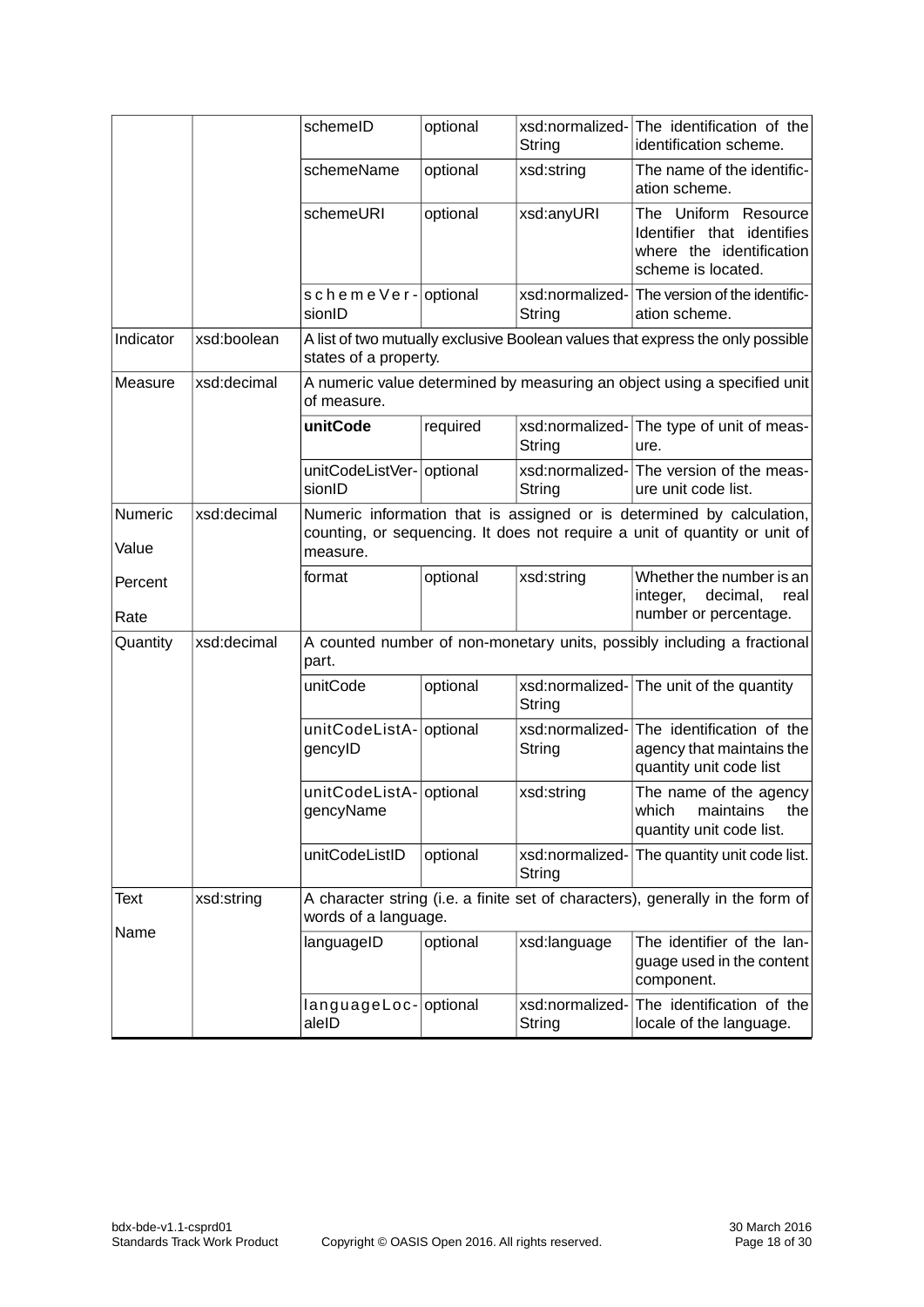## <span id="page-18-0"></span>**4 Conformance**

A Business Document Envelope instance exhibits conformance when complying with all of the following criteria:

- 1. The instance MUST NOT violate any document constraints expressed by the schema in [Section 3.3,](#page-13-3) ["The envelope schema"](#page-13-3)
- 2. Any XML element that is not extension content MUST NOT be empty.
- 3. The <{aggregate prefix}: Payload element SHALL have one or the other of the <{aggregate prefix}:PayloadContent> element child or the <{aggregate prefix}:PayloadExternalReference> element child (that is, it MUST NOT have both).
- 4. The <{aggregate prefix}: PayloadContent> element SHALL NOT have a combination of text and an element (that is, it MUST either be a non-empty string of text or be a single element).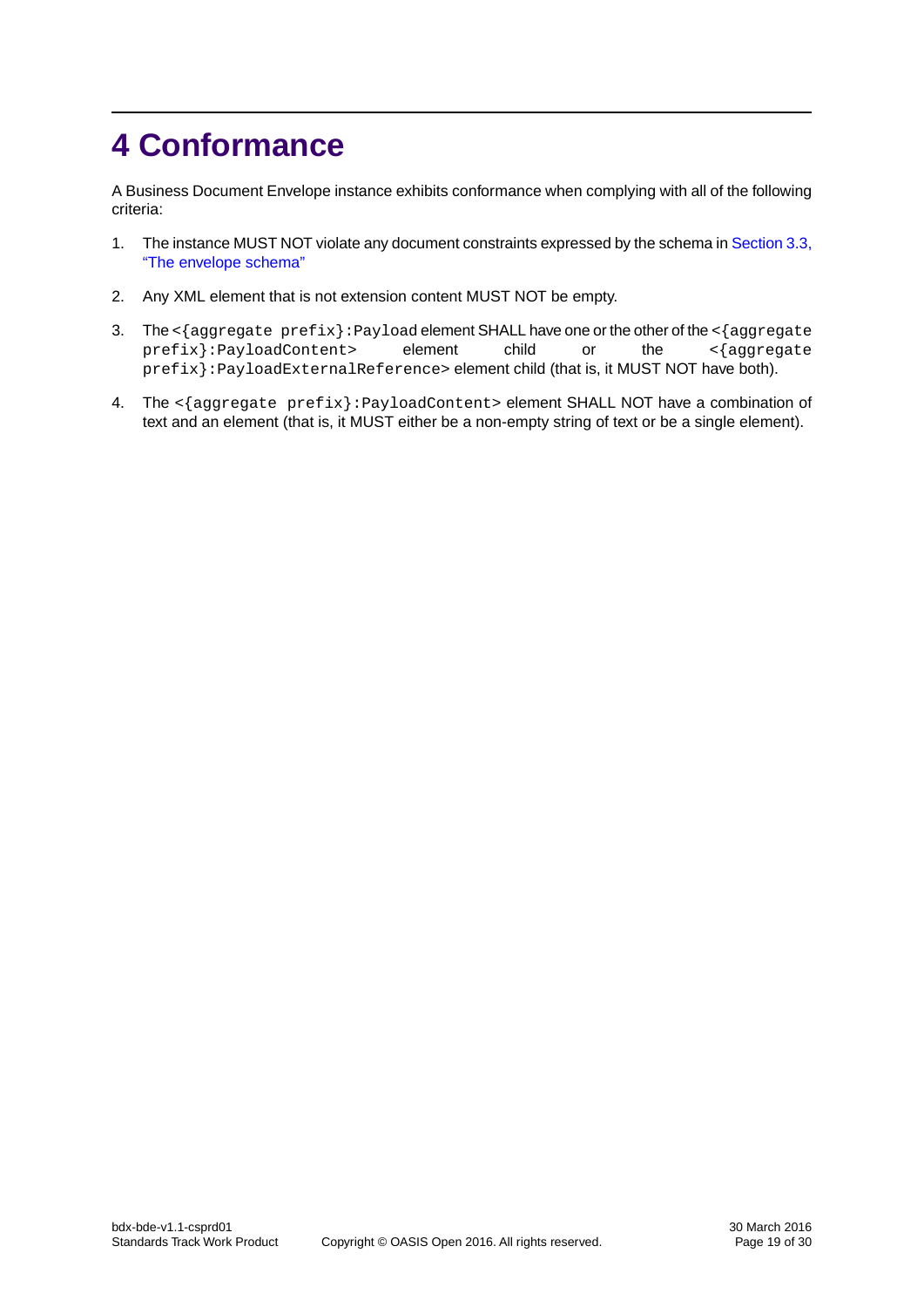## <span id="page-19-0"></span>**Appendix A Package structure (Non-Normative)**

This Committee Specification Draft 01 / Public Review Draft 01 is published as a zip archive in the [ht](http://docs.oasis-open.org/bdxr/bdx-bde/v1.1/csprd01/)[tp://docs.oasis-open.org/bdxr/bdx-bde/v1.1/csprd01/](http://docs.oasis-open.org/bdxr/bdx-bde/v1.1/csprd01/) directory. Unzipping this archive creates a directory tree containing a number of files and subdirectories. Note that while the two XML files comprise the revisable version of this specification, this revisable XML may not be directly viewable in all currently available web browsers.

The base directory has the following files:

- **bdx-bde-v1.1-csprd01.xml** The revisable form of the document.
- **bdx-bde-v1.1-csprd01.html** An HTML rendering of the document.

**bdx-bde-v1.1-csprd01.pdf** A PDF rendering of the document.

These are the non-normative subdirectories in the package:

#### **art**

Diagrams and illustrations used in this specification.

**db**

DocBook stylesheets for viewing in HTML the XML of this work product.

**val**

Demonstrative validation of the example instances with the envelope schemas.

See Appendix D, *[Demonstration environment \(Non-Normative\)](#page-23-0)* for details.

The normative subdirectories in the package are listed in normative clauses.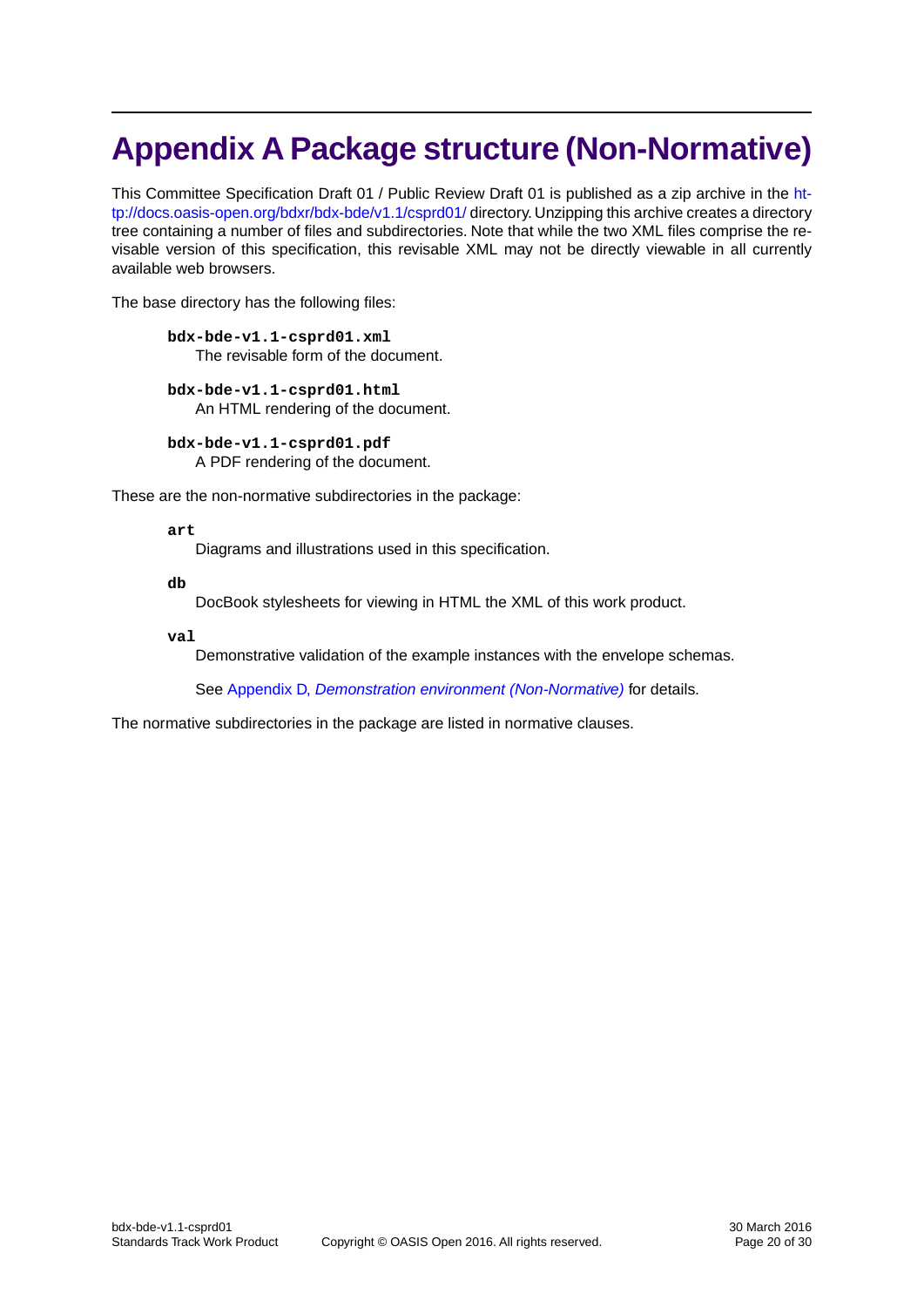## <span id="page-20-1"></span><span id="page-20-0"></span>**Appendix B Revision History (Non-Normative)**

## **B.1 Major version BDE 1.0**

<span id="page-20-2"></span>BDE version 1.0 Committee Specification 01 was published 02 August 2105. Version 1.0 established the namespaces to be used for all minor revisions of the Business Document Envelope.

## <span id="page-20-3"></span>**B.2 Minor Revision BDE 1.1**

### **B.2.1 Backwards Compatibility**

BDE version 1.1 is a minor revision of BDE version 1.0.This new version only adds new business objects to meet user requirements identified after the completion of BDE version 1.0.

<span id="page-20-4"></span>Version 1.1 is fully backward compatible to version 1.0 in that every XML instance that validates with the BDE 1.0 schemas will also validate with the BDE 1.1 schemas.

### <span id="page-20-5"></span>**B.2.2 Schema changes from BDE 1.0 to BDE 1.1**

#### **B.2.2.1 Changes to Library Elements, BDE 1.0 to BDE 1.1**

| <b>Aggregate BIE</b> | <b>Basic or Association BIE</b>                          | <b>Changes for BDE-1.1</b>          |
|----------------------|----------------------------------------------------------|-------------------------------------|
| ExternalReference    |                                                          |                                     |
|                      | AvailabilityStartDateTime                                | Added                               |
|                      | AvailabilityEndDateTime                                  | Added                               |
|                      | Login                                                    | Added                               |
|                      | Password                                                 | Added                               |
| Party                |                                                          |                                     |
|                      | ID                                                       | Changed cardinality from 1 to<br>1n |
| Payload              |                                                          |                                     |
|                      | InstanceDecryptionInformationEx-Added<br>ternalReference |                                     |
|                      | InstanceDecryptionKeyExtern- Added<br>alReference        |                                     |

*Table B.1. Changes to Library Elements BDE 1.1 from BDE 1.0*

#### <span id="page-20-6"></span>**Note**

<span id="page-20-7"></span>The change in cardinality for the ID child of Party is a repair to a fault in the published BDE 1.0 schema expression of the BDE 1.0 specification's constraints.This is not a change reflecting new user requirements.

#### **B.2.2.2 Changes to Document Elements, BDE 1.0 to BDE 1.1**

There are no changes to the Envelope document element from BDE version 1.0 to BDE version 1.1.

#### **B.2.2.3 Changes to Attributes, BDE 1.0 to BDE 1.1**

There are no changes to the attributes from BDE version 1.0 to BDE version 1.1.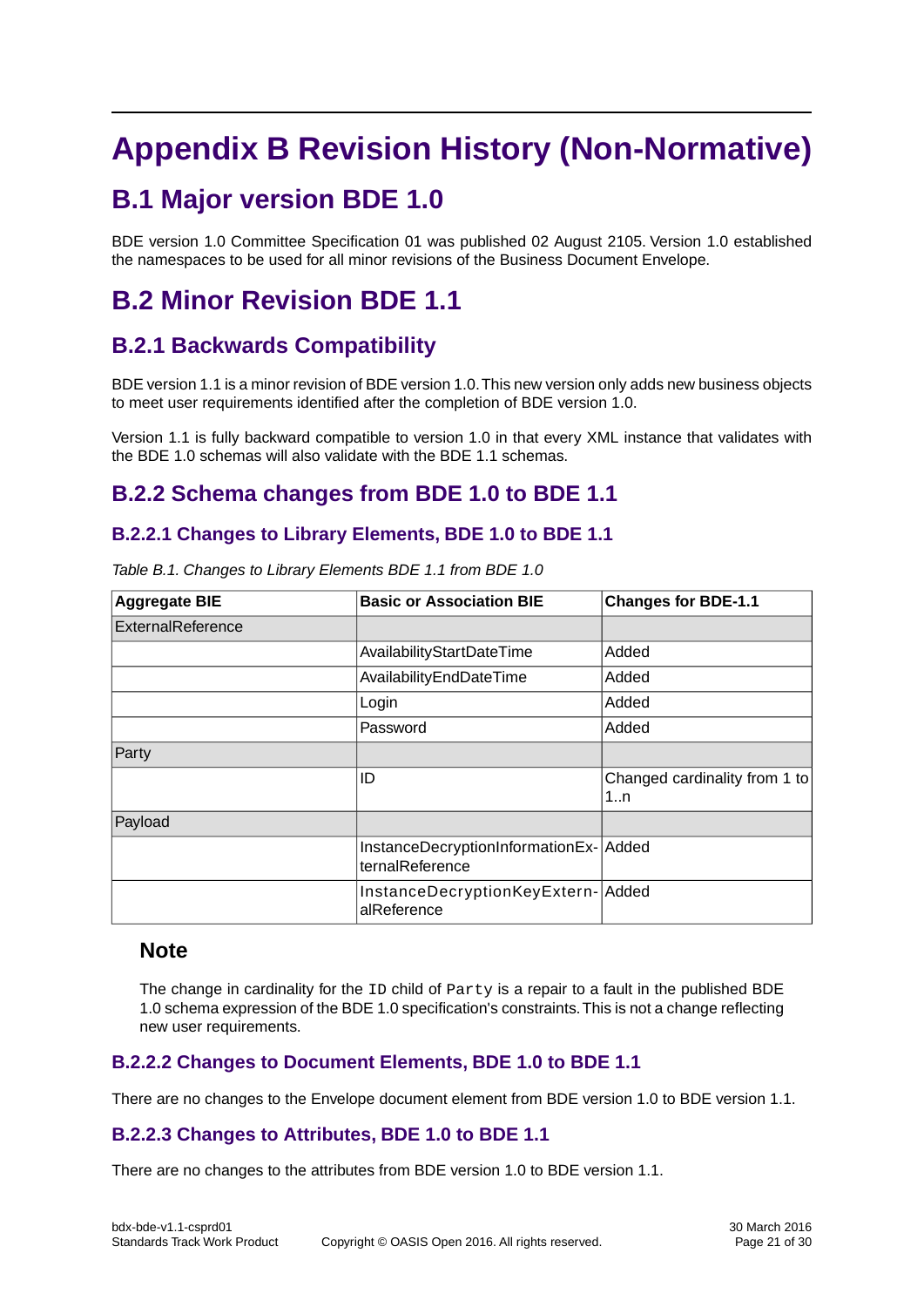## <span id="page-21-1"></span><span id="page-21-0"></span>**Appendix C Requirements (Non-Normative)**

## **C.1 High-level and non-functional requirements**

- The BDE must be an electronic envelope and universally understandable document header that allows its originator to send one or more electronic business documents to a recipient.
- The BDE must be payload agnostic, meaning that it must function completely independently from its content.
- The BDE must be an independent work product with no bindings or references to specific document standards.
- The BDE must be transport protocol agnostic, meaning that it must be possible to send and receive a BDE through any file transfer protocol.
- It must be possible to route a BDE through several intermediaries and networks.
- It must be possible for the sender and receiver of a BDE to keep its payload confidential from end to end.
- It must be possible for the receiver of a BDE to verify the integrity of its payload.
- A gateway or intermediary must be able to route a BDE without any knowledge of its payload.
- The BDE should support business scenarios where it is required to unambiguously establish the identity of its sender.
- <span id="page-21-2"></span>The BDE should support business scenarios where it is required to keep the identity of its sender hidden.

## **C.2 Functional requirements**

|               | Require-Description                                                                                                                               |  |  |
|---------------|---------------------------------------------------------------------------------------------------------------------------------------------------|--|--|
| ment          |                                                                                                                                                   |  |  |
| <b>BDE-01</b> | A BDE must contain an identifier that uniquely identifies the envelope.                                                                           |  |  |
| <b>BDE-02</b> | It must be possible to specify the BDE version of the envelope.                                                                                   |  |  |
| <b>BDE-03</b> | A BDE must contain a timestamp for its creation.                                                                                                  |  |  |
| BDE-04        | A BDE must contain unambiguous identification of its final recipient.                                                                             |  |  |
| <b>BDE-05</b> | It must be possible to include information in a BDE that unambiguously identifies the ori-<br>ginating party.                                     |  |  |
| BDE-06        | It must be possible for the originating party to digitally sign a BDE with any number of<br>signatures.                                           |  |  |
| <b>BDE-07</b> | A BDE must contain one or more payloads.                                                                                                          |  |  |
| BDE-08        | It must be possible to uniquely identify each payload in a BDE.                                                                                   |  |  |
| <b>BDE-09</b> | It must be possible to specify the document syntax for each payload in a BDE.                                                                     |  |  |
| <b>BDE-10</b> | It must be possible to identify the reference to a relevant resource, such as a specific<br>agreement, case, document, prior correspondence, etc. |  |  |
| <b>BDE-11</b> | It must be possible to identify any customization that applies to the document of a given<br>payload.                                             |  |  |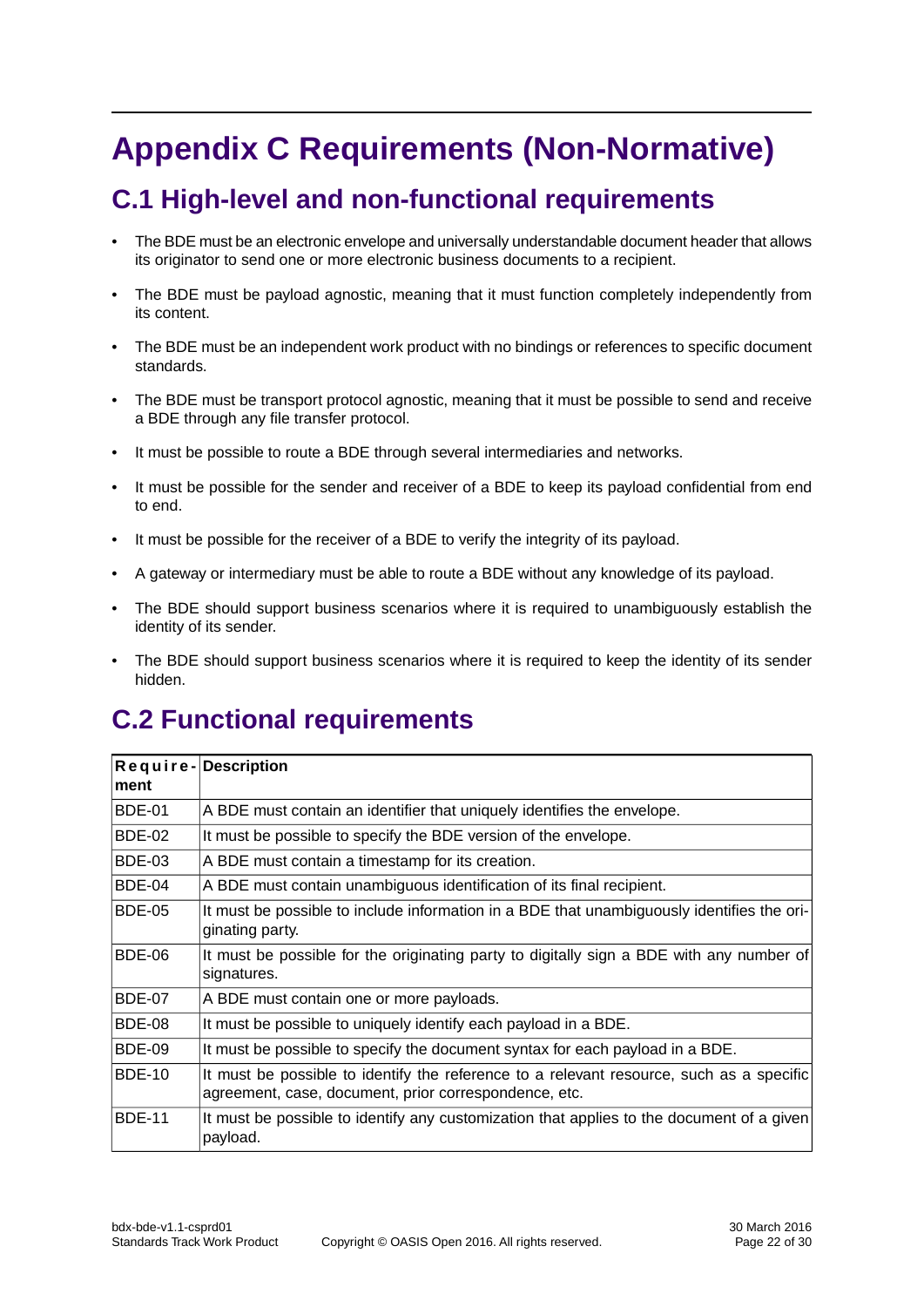<span id="page-22-0"></span>

| ment          | Require-Description                                                                                                                                                                                                                                                                      |  |  |
|---------------|------------------------------------------------------------------------------------------------------------------------------------------------------------------------------------------------------------------------------------------------------------------------------------------|--|--|
| <b>BDE-12</b> | It must be possible to specify if the document of a given payload is a transaction in a<br>business process with a predefined profile ID.                                                                                                                                                |  |  |
| <b>BDE-13</b> | It must be possible to specify the appropriate service for handling the document of a pay-<br>load, if not specified by a predefined profile ID.                                                                                                                                         |  |  |
| <b>BDE-14</b> | It must be possible for a BDE to contain payloads that have been encrypted, as long as<br>they have been expressed in such a way as to not interfere with the XML schema.                                                                                                                |  |  |
| <b>BDE-15</b> | It must be possible for the recipient to identify if a given payload of a BDE has been en-<br>crypted.                                                                                                                                                                                   |  |  |
| <b>BDE-16</b> | It must be possible to include the hash value of an unencrypted payload of a BDE in order<br>to verify its integrity.                                                                                                                                                                    |  |  |
| <b>BDE-17</b> | It must be possible to set a flag identifying a BDE as a test message.                                                                                                                                                                                                                   |  |  |
| <b>BDE-18</b> | It must be possible to specify a particular customization of the use of a BDE.                                                                                                                                                                                                           |  |  |
| <b>BDE-19</b> | It must be possible to include a link to a document stored at an external location instead<br>of including the document as payload content, to support use cases where the BDE is<br>used to notify the recipient of the existence of a document and not to send the document<br>itself. |  |  |
| <b>BDE-20</b> | It must be possible to include a reference to each of either general information and/or<br>specific key information regarding the decryption of the payload instance.                                                                                                                    |  |  |
| <b>BDE-21</b> | It must be possible to express constraints on the availability of external reference inform-<br>ation by specifying any or all of availability start and end times, and/or any login and<br>password information.                                                                        |  |  |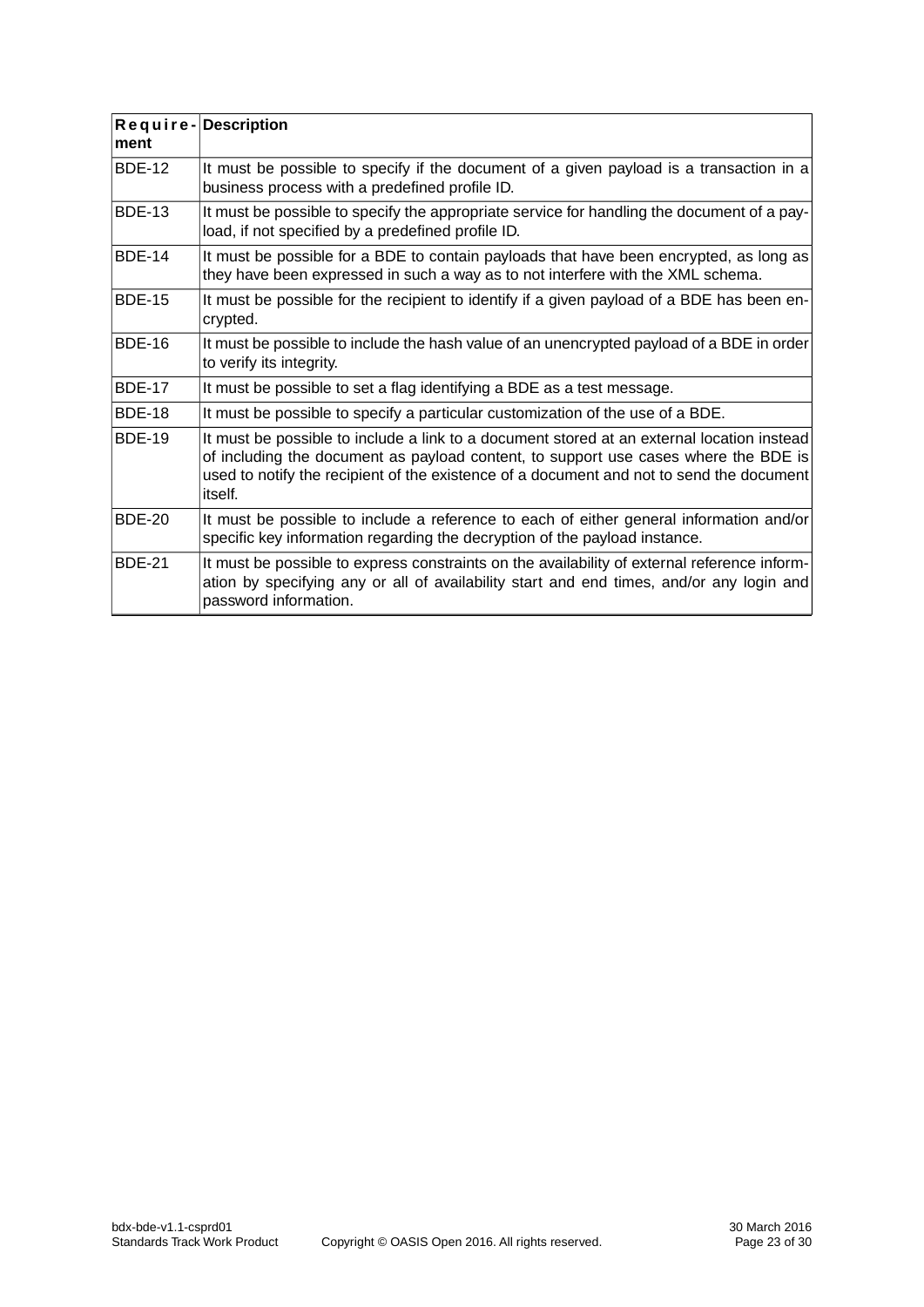## <span id="page-23-0"></span>**Appendix D Demonstration environment (Non-Normative)**

A working example of using the schemas with an XML instance is demonstrated in the val/ directory. This directory has a number of simple test files:

- **simpleExample.xml**
	- a simple envelope with three payload instances, the second of which is simple text (note the escaped special characters) and the other two of which are XML

```
<?xml version="1.0" encoding="UTF-8"?>
<Envelope xmlns="http://docs.oasis-open.org/bdxr/ns/bde/1.0/Envelope"
  xmlns:ebc="http://docs.oasis-open.org/bdxr/ns/bde/1.0/BasicComponents"
  xmlns:eac="http://docs.oasis-open.org/bdxr/ns/bde/1.0/AggregateComponents">
  <ebc:ID>123</ebc:ID>
  <ebc:CreationDateTime>2015-02-08T20:34:00-04:00</ebc:CreationDateTime>
  <eac:FromParty>
     <ebc:ID>A</ebc:ID>
  </eac:FromParty>
  <eac:ToParty>
     <ebc:ID>B</ebc:ID>
   </eac:ToParty>
  <eac:Payload>
     <eac:PayloadContent>
       <myDocumentHere>
         <myElement>My Content</myElement>
         <myElement>My Content</myElement>
         <myElement>My Content</myElement>
       </myDocumentHere>
     </eac:PayloadContent>
  </eac:Payload>
   <eac:Payload>
     <eac:PayloadContent>
Non-XML payload here, with sensitive characters 
escaped such as \&amp;, \&lt; and ]]\>.
Any text, provided it has been escaped, can be included in a payload.
     </eac:PayloadContent>
  </eac:Payload>
   <eac:Payload>
     <eac:PayloadContent>
       <myOtherDocumentHere>
         <myOtherElement>My Content</myOtherElement>
         <myOtherElement>My Content</myOtherElement>
         <myOtherElement>My Content</myOtherElement>
       </myOtherDocumentHere>
     </eac:PayloadContent>
   </eac:Payload>
</Envelope>
```
#### • **simpleExampleFailSyntax.xml**

• an envelope document with an XML well-formedness error (the end tag for the creation date and time is missing the closing right-angle bracket)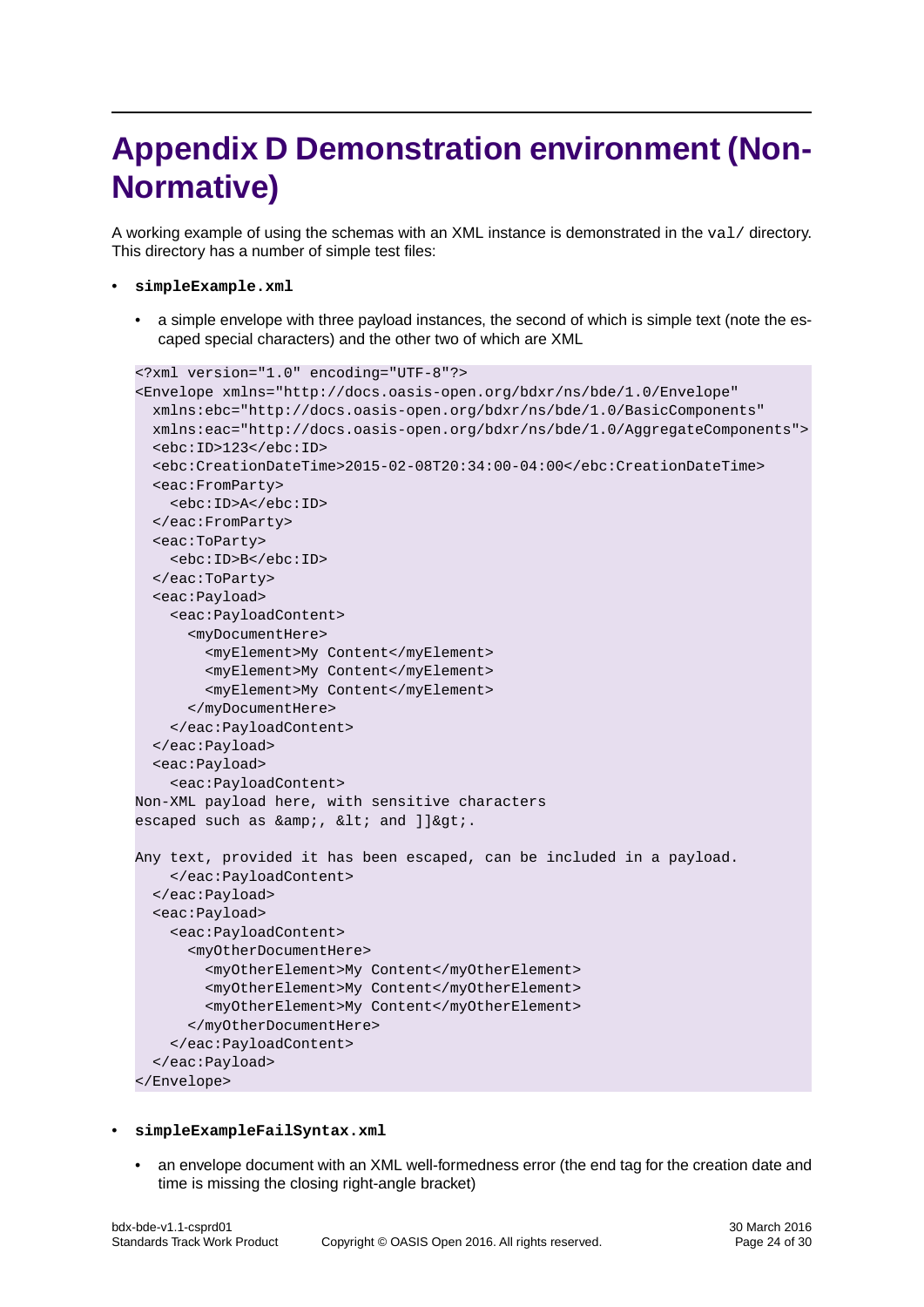- **simpleExampleFailModel.xml**
	- an envelope document with an XML validity error (a misspelled element for the creation date and time)
- **simpleExampleExtension.xml**
	- a simple envelope with a user-defined extension adding information to the envelope
- **simpleExampleSignedNotFinal.xml**
	- a simple envelope digitally signed with a single signature in such a way that allows additional signatures to be embedded in the envelope
- **simpleExampleSignedFinal.xml**
	- a simple envelope digitally signed with a single signature in such a way that does not allow additional signatures to be embedded in the envelope
- **simpleExampleSignedNotFinalAdditional.xml**
	- a simple envelope digitally signed with two signatures, having added one to simpleExampleSignedNotFinal.xml
- **simpleExampleSignedFinalAdditionalFail.xml**
	- a simple envelope digitally signed with two signatures, having added one to simpleExampleSignedFinal.xml
	- the document validates against the BDE schemas, however digital signature verification software flags this as the final signature being invalid because additional information (the second signature) was added to the document
- **simpleExampleSignedDetached.xml**
	- the detached digital signature of  $simpleExample xm1$ , signed in such a way that allows additional signatures to be embedded in the envelope
	- this is an instance of the W3C digital signature vocabulary and is not an instance of the business document envelope, and so this is not validated as part of the test script

#### **Note**

The digital signatures in these test files are bona fide and can be verified with suitable digital signature software.

To invoke the schemas with the demonstration instances, navigate to the directory and invoke the test script:

• in Windows:

**test.bat**

• in shell:

**sh test.sh**

The result on the screen should appear as follows: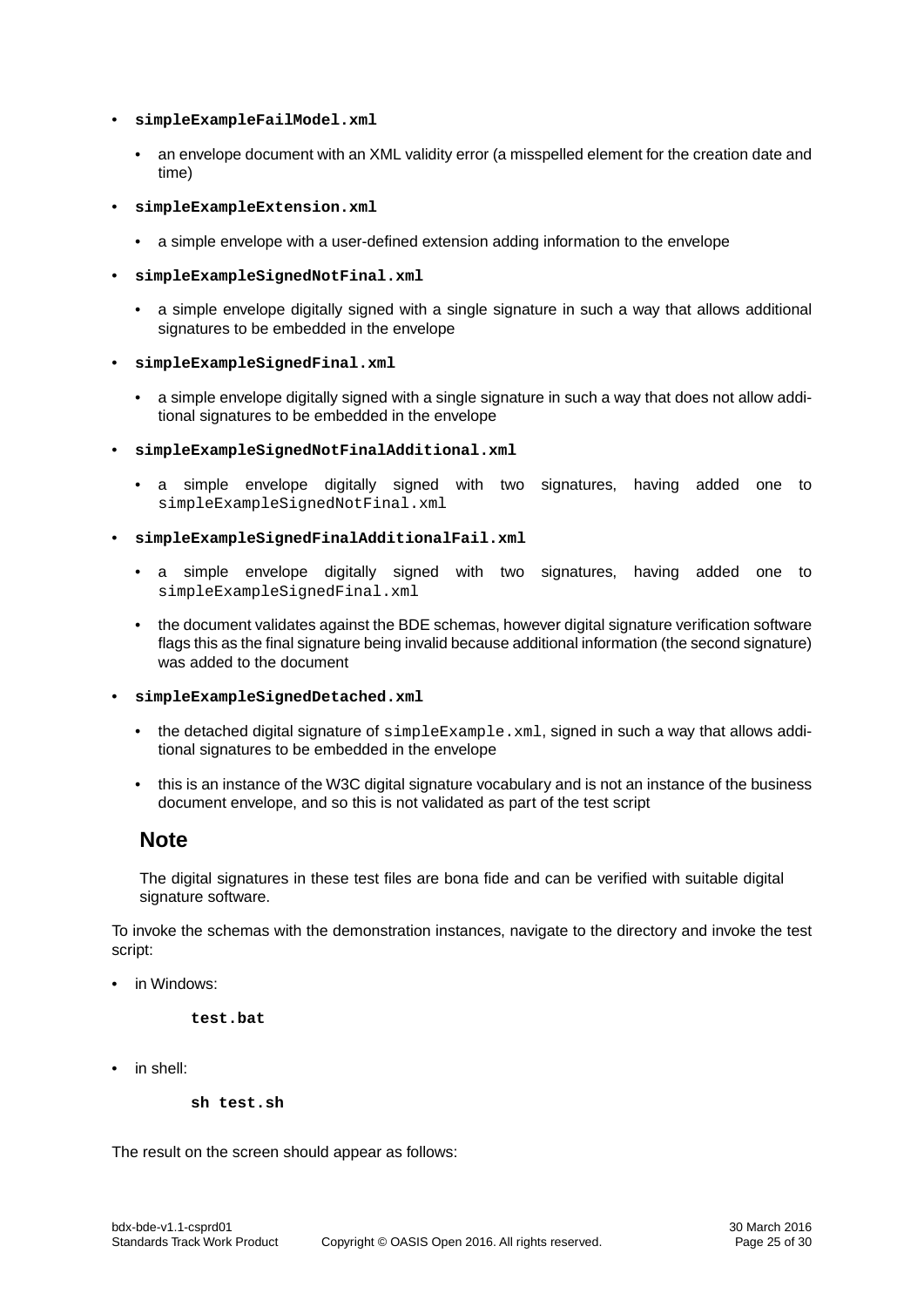val \$ sh test.sh

############################################################ Validating simpleExample.xml ############################################################ ============== Phase 1: XSD schema validation ============== No schema validation errors. ============ Phase 2: XSLT code list validation ============ No code list validation errors. ############################################################ Validating simpleExampleFailSyntax.xml ############################################################ ============== Phase 1: XSD schema validation ============== org.xml.sax.SAXParseException: The end-tag for element type "ebc:CreationDateTime" must end with a '>' delimiter. at org.apache.xerces.parsers.AbstractSAXParser.parse(Unknown Source) at org.apache.xerces.jaxp.SAXParserImpl\$JAXPSAXParser.parse(Unknown Source) at org.apache.xerces.jaxp.SAXParserImpl.parse(Unknown Source) at javax.xml.parsers.SAXParser.parse(SAXParser.java:277) at com.nwalsh.parsers.XJParser.xsdParse(Unknown Source) at com.nwalsh.parsers.XJParser.parse(Unknown Source) at com.nwalsh.parsers.XJParse.run(Unknown Source) at com.nwalsh.parsers.XJParse.main(Unknown Source) Exception in thread "main" java.lang.NullPointerException at com.nwalsh.parsers.XJParser.printParseStats(Unknown Source) at com.nwalsh.parsers.XJParse.run(Unknown Source) at com.nwalsh.parsers.XJParse.main(Unknown Source) Attempting well-formed, namespace-aware parse Fatal error:file:///Users/admin/t/artefacts-bdx-bde-v1.0-csd01wd01-test/ val/simpleExampleFailSyntax.xml:7:3:The end-tag for element type "ebc:CreationDateTime" must end with a '>' delimiter. ############################################################ Validating simpleExampleFailModel.xml ############################################################ ============== Phase 1: XSD schema validation ============== Attempting well-formed, namespace-aware parse Error:file:///Users/admin/t/artefacts-bdx-bde-v1.0-csd01wd01-test/val/ simpleExampleFailModel.xml:6:26:cvc-complex-type.2.4.a: Invalid content was found starting with element 'ebc:CreationDateTimex'. One of '{"http://docs.oasis-open.org/bdxr/ns/bde/1.0/BasicComponents": CreationDateTime}' is expected. Parse succeeded (0.12) with 1 error and no warnings. ############################################################ Validating simpleExampleExtension.xml ############################################################ ============== Phase 1: XSD schema validation ============== No schema validation errors. ============ Phase 2: XSLT code list validation ============ No code list validation errors. ############################################################ Validating simpleExampleSignedNotFinal.xml ############################################################ ============== Phase 1: XSD schema validation ============== No schema validation errors.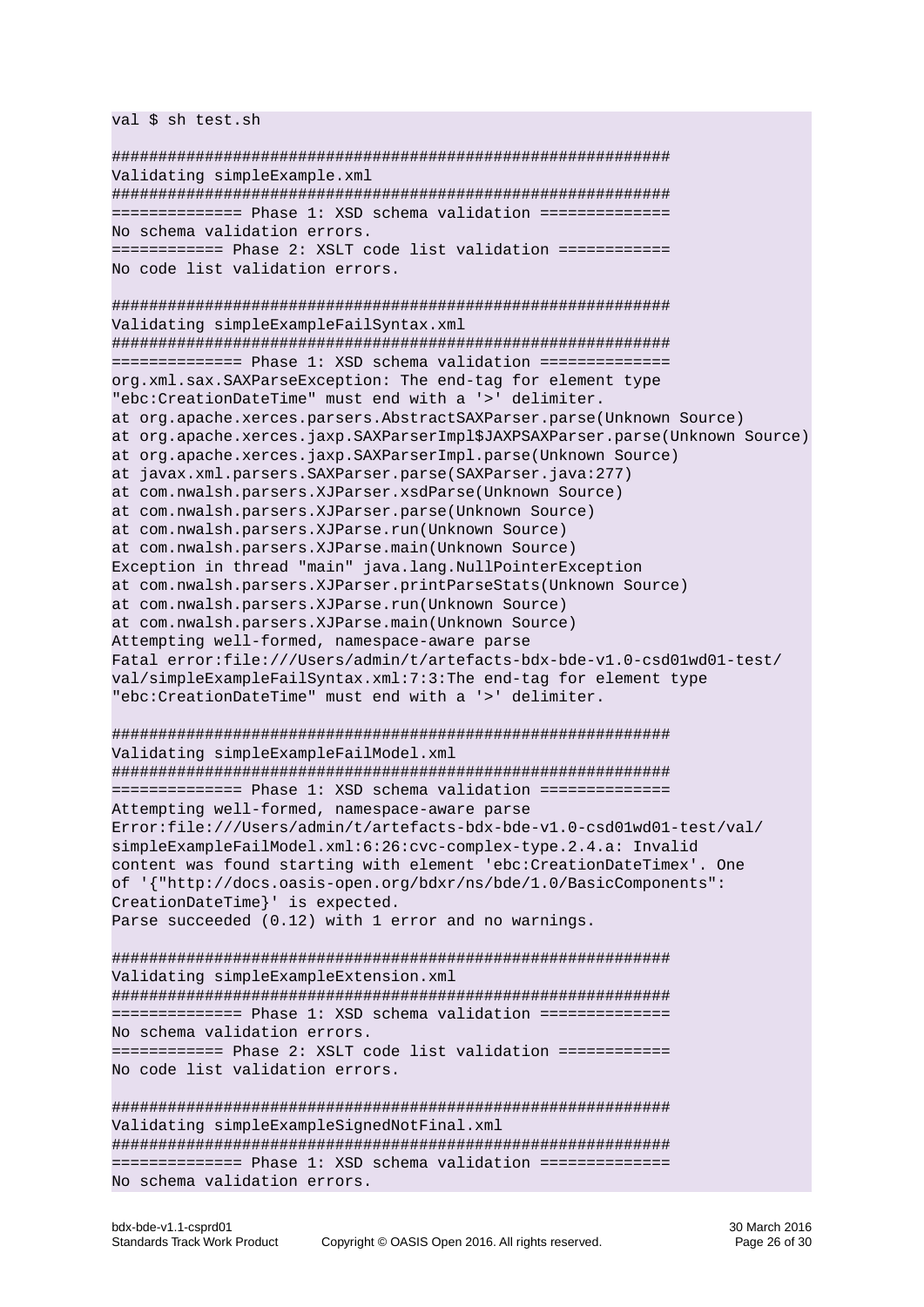```
============ Phase 2: XSLT code list validation ============
No code list validation errors.
############################################################
Validating simpleExampleSignedFinal.xml
############################################################
============== Phase 1: XSD schema validation ==============
No schema validation errors.
============ Phase 2: XSLT code list validation ============
No code list validation errors.
############################################################
Validating simpleExampleSignedNotFinalAdditional.xml
############################################################
============== Phase 1: XSD schema validation ==============
No schema validation errors.
============ Phase 2: XSLT code list validation ============
No code list validation errors.
############################################################
Validating simpleExampleSignedFinalAdditionalFail.xml
############################################################
============== Phase 1: XSD schema validation ==============
No schema validation errors.
============ Phase 2: XSLT code list validation ============
No code list validation errors.
```

```
val $
```
The test script invokes the validation script using the following::

• in Windows:

**validate.bat schema-file instance-file**

• in shell:

**sh validate.sh schema-file instance-file**

The validation script invokes the schema script using the following:

• in Windows:

**w3cschema.bat schema-file instance-file**

• in shell:

**sh w3cschema.sh schema-file instance-file**

The validation script invokes the XSLT script using the following:

• in Windows:

```
xslt.bat instance-file stylesheet-file output-file
```
• in shell: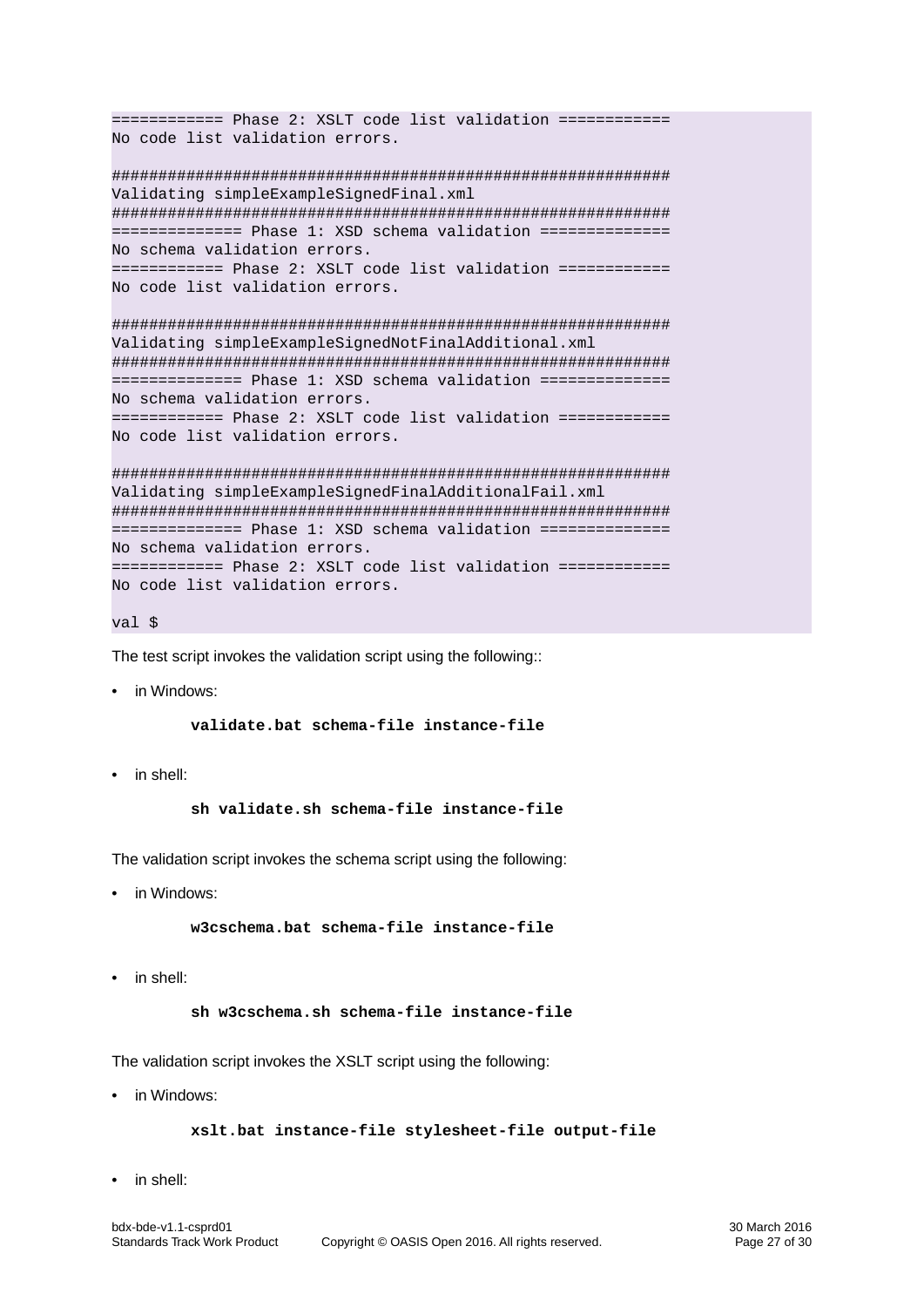#### **sh xslt.sh instance-file stylesheet-file output-file**

The empty stylesheet **BDE-DefaultDTQ-1.1.xsl** is a placebo that would be replaced with an XSLT stylesheet imposing value validation constraint checking on a given instance of a business document envelope.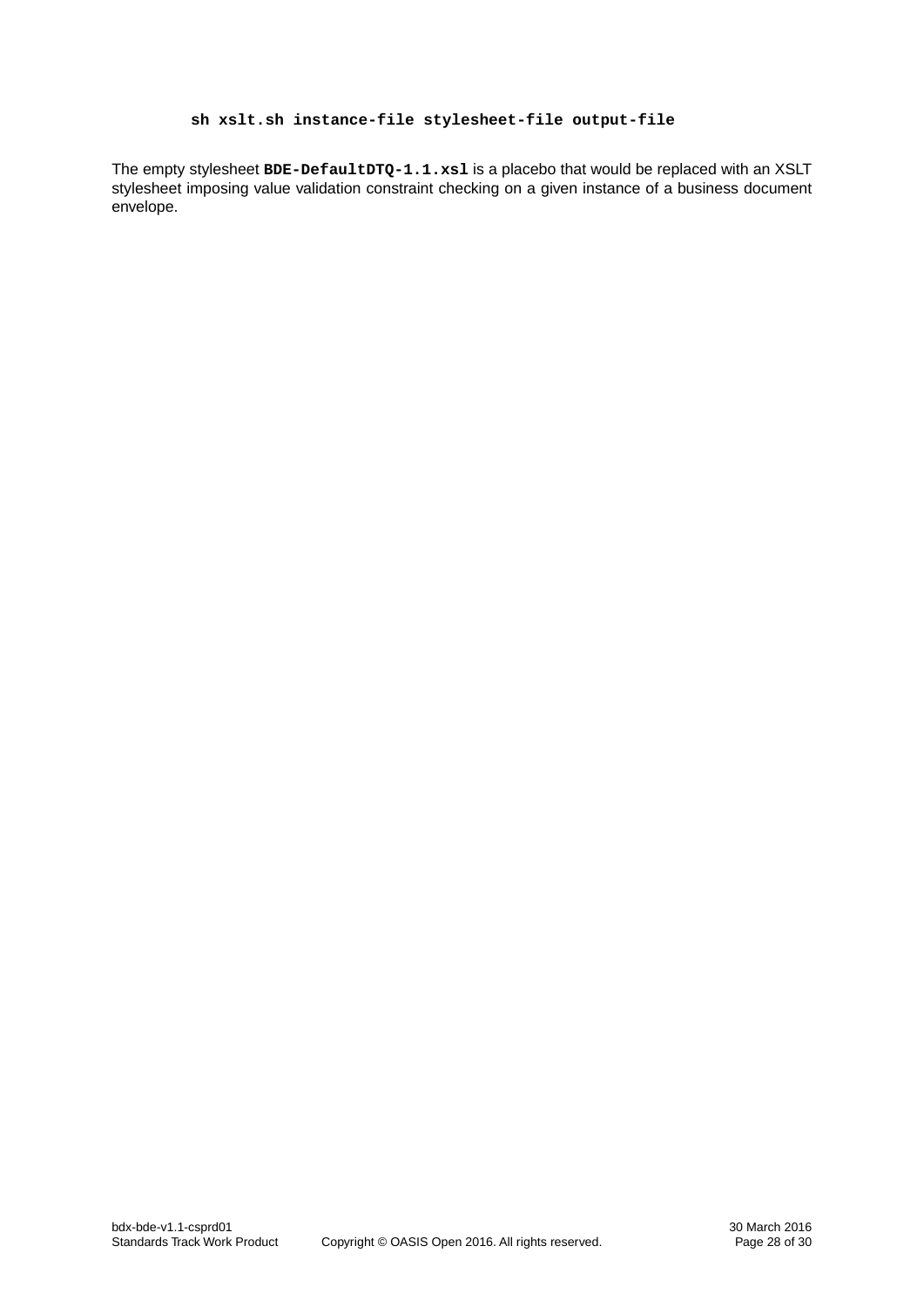## <span id="page-28-0"></span>**Appendix E Acknowledgements (Non-Normative)**

The following individuals have participated in the creation of this specification and are gratefully acknowledged:

Jens Aabol, Difi-Agency for Public Management and eGovernment Oriol Bausa Peris, Individual Kenneth Bengtsson, Alfa1lab Erlend Bergheim, Difi-Agency for Public Management and eGovernment Kees Duvekot, RFS Holland Holding B.V. Sander Fieten, Individual G. Ken Holman, Crane Softwrights Ltd. Ole Madsen, Danish Agency for Digitisation, Ministry of Finance Sven Rasmussen, Danish Agency for Digitisation, Ministry of Finance